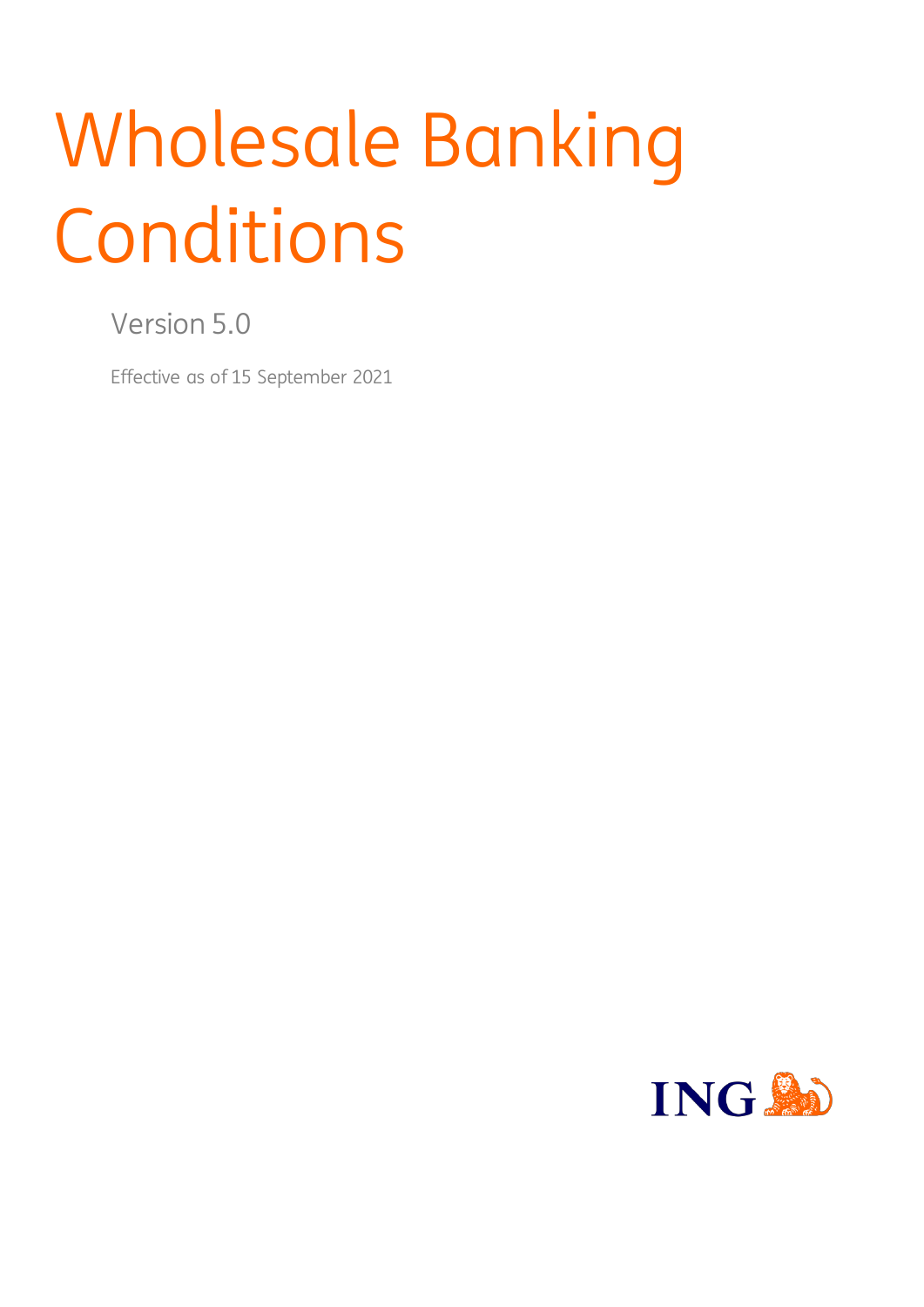Effective date September 2021

The General Part, Schedule Payment Services, Schedule SEPA Direct Debit Collection and the Country Specifics Schedules apply as of 15 September 2021.

Please visit www.ingpcm.com/en/wholesale-banking-conditions for previous versions.

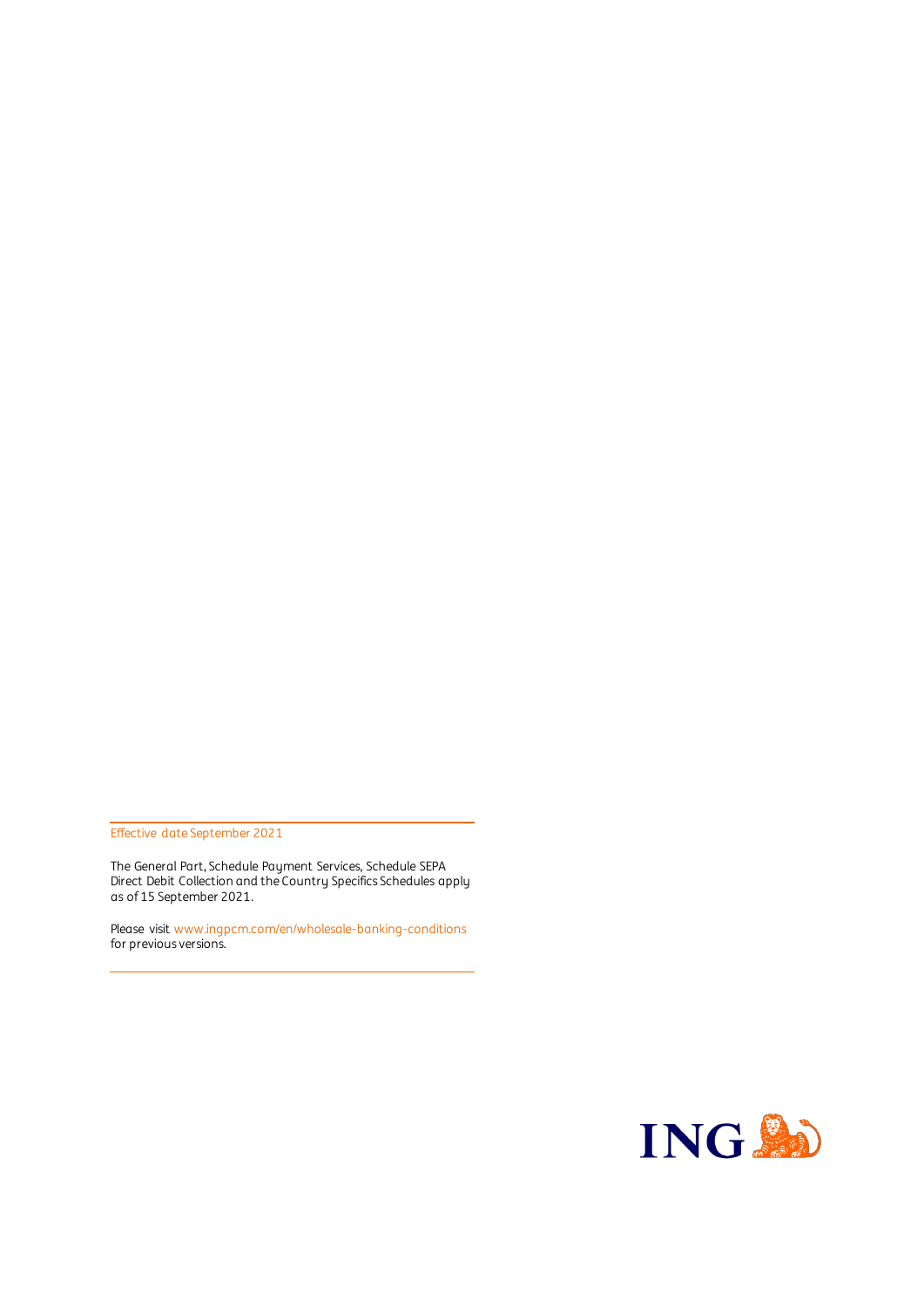# **General Part**

# **1. Scope and applicable conditions**

- 1.1. These Conditions apply to the relationship between the Client and ING and to all Services provided by ING. Additional conditions may apply to specific Services.
- 1.2. The Schedules to these Conditions form an integral part of the Conditions. In the event of a conflict between an Agreement and these Conditions, the Agreement prevails. In the event of a conflict between the General Part of these Conditions (including country specific conditions relating to this General Part) and a Schedule (including country specific conditions relating to such Schedule) then the provisions of the Schedule shall prevail. Country specific conditions will prevail over the non-country specific conditions. In case additional conditions apply regarding a specific Service such additional conditions will, unless indicated otherwise, prevail in case of a conflict with these Conditions.
- 1.3. If these Conditions are provided to the Client in a language other than English,the English language version will prevail**.**

# **2. Availability and amendments**

- 2.1. If requested ING will provide copies of the relevant Service Documents on paper or on another durable medium.
- 2.2. ING may change these Conditions and other Service Documents with a two months' notice period. The Client will be deemed to have accepted the change, unless it has terminated in writing the relevant Services Document with effect prior to the proposed effective date of the change. Such termination is free of charge. If the Client chooses to so terminate, such Services Document shall terminate on the effective date of the amendments. On such date all claims of ING vis-à-vis the Client under such Services Document become immediately due and payable.

For this Clause any change to any Services Document (including a Schedule or related country specific provisions), will only be considered a change to such document if the Client obtains the relevant Service from the relevant ING Office and only such Client will be informed accordingly.

Notwithstanding the foregoing, operational procedures, instructions and manuals may be changed by ING with immediate effect.

2.3. ING has the right to unilaterally change (the functions within) a Service with immediate effect if it cannot reasonably be expected that ING continues to provide such Service in this manner. ING will not be liable to the Client or any third party for any loss and/or damage resulting thereof.

# <span id="page-2-0"></span>**3. General obligations and undertakings**

- 3.1. The Client can use a Service only after the application and, if applicable, opening process has been completed to ING's satisfaction.
- 3.2. The Client represents that it is not a Consumer and that the Services shall only be used for purposes pertaining to the Client's profession, trade or business. The Client further agrees that, to the fullest extent permitted by applicable law, any provisions of law that may otherwise be deemed applicable to the Agreement and these Conditions, but that may be disapplied or applied differently to non-Consumers will be so disapplied or applied differently and replaced by the provisions of this Agreement and these Conditions.
- 3.3. The Client shall comply with all security procedures and provisions supplied by ING in accordance with the Services. The Client must inform ING immediately if there are reasonable grounds to suspect a security breach.
- 3.4. The Client shall comply with all applicable laws and regulations, including all license requirements and anti-

money-laundering, anti-terrorism financing, sanctions and tax laws and regulations. The Client shall not use the Services for activities or purposes that are in violation of any law or regulation, or that can have a detrimental effect on the reputation of ING or on the integrity of the financial system.

- <span id="page-2-1"></span>3.5. The Client agrees to co-operate with ING and provide any information and documents and do all such acts ING requires (i) by law, regulation or according to ING's internal policies for the provision of the Services, (ii) to comply with information and reporting requirements in accordance with applicable laws and regulations or requests or requirements of local and foreign (tax and regulatory) authorities, (iii) to check the Client's identity, its activities and objectives, (iv) to explain the reasons for the (intended) use of a Service, the origin of funds used for a Service or transaction and the economic nature of (the use of) a Service or transaction and (v) to comply with all applicable laws and regulations and ING's internal procedures, including anti-money laundering, anti-terrorism financing, sanctions, customer-due-diligence and knowyour-customer requirements. The Client confirms and shall ensure that all information (to be) provided to ING is accurate and complete.
- 3.6. When dealing with ING the Client and each User is obliged to identify itself. At ING's first request the Client must provide ING with a specimen of its and each User's current handwritten signatures in a form and format as required by ING.
- 3.7. The Client must promptly, and, unless indicated otherwise in these Conditions, ultimately within 30 calendar days, inform ING in writing of any changes in the information supplied to ING, including but not limited to a change in its tax status or if the Client has become a Consumer, and any documents evidencing such change. ING may rely upon the information provided by the Client until it receives a notice of change or update of the information provided.
- 3.8. Each ING Office must as soon as possible be notified in writing or, if such option is available, via an ING Channel, if the Client is no longer in existence or no longer authorised to dispose of or operate a Service, failing which ING may (continue to) perform its obligations and execute or forward Instructions received from or on behalf of the Client. In addition, ING may (continue to) execute, or forward an Instruction it received prior to or shortly after ING was notified in writing of aforementioned events if ING cannot reasonably prevent the execution or forwarding thereof. After the notice of an event as indicated in this sub-Clause, ING may require that the person who claims to be authorised to perform (legal) acts on behalf of (the estate of) the Client submits proof thereof in form and substance acceptable to ING.
- 3.9. If at any time the Client ascertains that all or any part of a Service is unavailable and/or not working properly it will promptly inform ING thereof.
- 3.10.The Client is responsible for determining whether any Service is suitable for the intended purposes of the Client.
- 3.11.The Client acknowledges that ING does not provide any tax or legal advice, and ING recommends that the Client takes advice from a tax or legal expert in case of any doubt with respect to the tax, fiscal and/or legal obligations of the Client.

# <span id="page-2-2"></span>**4. Electronic agreements, communication and signature**

- 4.1. The Client may electronically agree to obtain (further) Services from ING if and to the extent so offered. It will be indicated per Service which requirements have to be fulfilled and when the agreement is effective.
- 4.2. For all Instructions, agreements and communications issued or agreed upon by electronic means, the Client agrees that its Electronic Signature, or that of a User on the Clients behalf,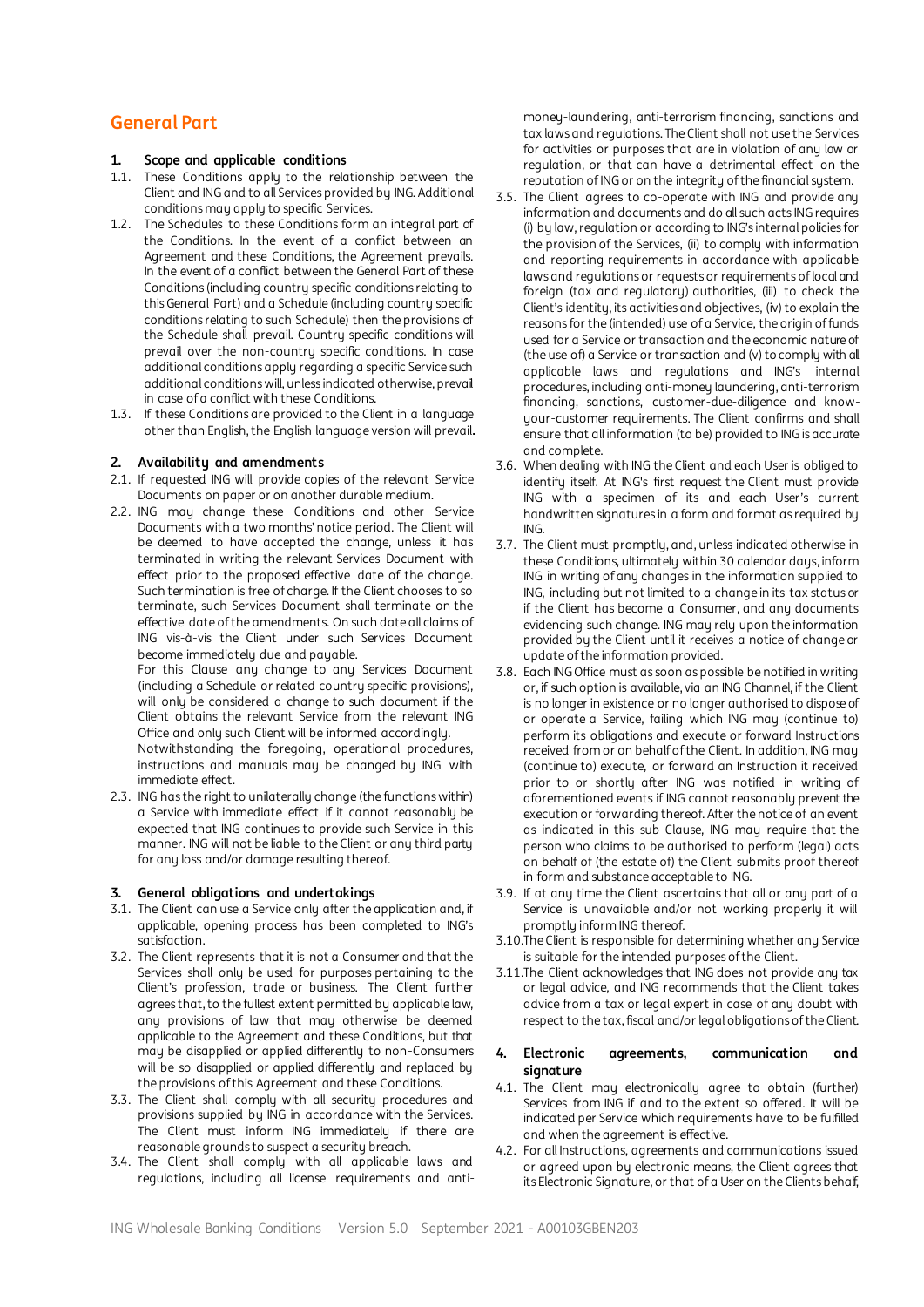constitutes proof of its consent and its identity and that it has the same evidential value as a document signed by the Client or User with its handwritten signature.

4.3. The Client agrees that Service Documents (including any amendments thereto) and all documents, information and/or conditions as referred to therein may be provided to the Client by electronic means whether or not the Agreement has been concluded electronically.

# **5. ING Authorisation Instrument**

- 5.1. The Service Documents applicable to an ING Authorisation Instrument specify which personalised device(s) and/or set of procedures form an ING Authorisation Instrument.
- 5.2. The Client shall use an ING Authorisation Instrument in accordance with the Service Documents and ING's instructions or information on the use thereof.
- 5.3. An ING Authorisation Instrument is, unless indicated otherwise, strictly personal and non-transferable and may not be changed, copied or reproduced.
- 5.4. ING may assign a validity period to an ING Authorisation Instrument and ING is entitled to shorten or extend such validity period at any time.
- 5.5. The Client shall upon receipt of an ING Authorisation Instrument take all measures required by ING to keep the ING Authorisation Instrument and its personalised security credentials safe. The Client shall furthermore take any measure that can reasonably be expected to ensure the security of the personalised security credentials and shall keep these credentials, including its Electronic Signature and password, secret and not share them with any third party, except for authorised third party PSPs that are allowed under applicable law to rely on ING's authentication procedures when providing their payment services. The Client shall store the ING Authorisation Instrument in a place to which unauthorised parties have no access. Subject to evidence to the contrary, the fact that personalised security credentials and/or an ING Authorisation Instrument is used by an unauthorised third party will constitute proof that the Client has failed to keep or store such items safe and secure and that they were accessible to third parties. The Client shall ensure that Users shall observe and comply with all obligations of this Claus[e 5.](#page-3-0)
- 5.6. The Client shall take note of the information provided by ING in relation to the secure use of an ING Authorisation Instrument and the measures that the Client must take to prevent fraud or other misuse of such ING Authorisation Instrument and shall act, and shall ensure that Users shall act, in accordance with such information. ING may change such information and in urgent situations such changes can be applied by ING with immediate effect. ING will inform the Client accordingly.
- <span id="page-3-3"></span><span id="page-3-2"></span>5.7. The Client shall, and shall ensure that a User shall:
	- (i) without undue delay notify ING, on becoming aware of (a) any loss, theft, misappropriation or unauthorised use of (personalised security credentials of) an ING Authorisation Instrument or (b) a technical incident or any other fault which might jeopardise the security of (personalised security credentials of) an ING Authorisation Instrument. The means of notification and the contact details of ING for such notification can be found on the Website, in the applicable Services Document, an ING Channel or as otherwise communicated by ING. A failure to notify ING without undue delay constitutes gross negligence of the Client, and
	- (ii) immediately send a confirmation in writing to ING of any telephonic notification, which written confirmation must contain the date, time and any further relevant

information of such notification.

5.8. If an ING Authorisation Instrument is provided by a third party, ING is not a party to the agreement between the Client and such third party and all costs relating thereto shall be for the Client's account. ING will not be liable for any loss and/or damage, of any nature whatsoever, incurred by the Client relating to the services offered by such third party.

# <span id="page-3-4"></span>**6. Blocking**

- <span id="page-3-0"></span>6.1. ING is, unless prohibited by applicable law, authorised to block or suspend an ING Authorisation Instrument or (access to) any Service:
	- (i) in case of the non-compliance with the instructions and requirements as referred to in Claus[e 17](#page-6-0) of this General Part,
	- (ii) in case of any of the events as indicated in Claus[e 26](#page-8-0) of this General Part,
	- (iii) for reasons relating to security or the suspicion of improper, unauthorised or fraudulent access or use of such ING Authorisation Instrument or Service, or
	- (iv) in the event the Client is indicted or otherwise subject to any criminal or regulatory investigation or convicted.
- 6.2. The Client may request ING to block its or a User's ING Authorisation Instrument or (access to) any Service and a User may request to block its ING Authorisation Instrument or (access to) any Service. Notwithstanding any blocking request ING may continue the execution or forwarding of Instructions that have been given to ING by such Client or User prior to or shortly after receiving such blocking request if ING cannot reasonably prevent the execution or forwarding thereof.
- 6.3. Upon becoming aware of any improper, unauthorised or fraudulent access or use of an ING Authorisation Instrument or Service by a User or a third party, the Client shall immediately terminate or block such person's access to and use of the ING Authorisation Instrument or Service and shall inform ING promptly thereof. ING is not liable for any loss and/or damage incurred by the Client. The Client will indemnify ING for any loss and/or damage incurred, as a result of the failure by the Client to comply with this Clause.
- 6.4. ING is not liable for any loss and/or damage incurred by the Client or a third party as a result of the blockage or a suspension of an ING Authorisation Instrument or (access to) a Service.
- 6.5. In case of a block by ING, ING shall, where possible prior to such blocking, inform the Client of such a block and the reasons thereof, unless such communication would compromise objectively justified security reasons or is restricted or prohibited by applicable laws or regulations.
- 6.6. ING shall unblock (access to) a Service or ING Authorisation Instrument, or replace the latter by a new ING Authorisation Instrument, as soon as ING, in its sole discretion, determines there are no longer grounds for such blockage or suspension to stay in effect.

# **7. ING App and Channel**

If agreed, the Client may use an ING App or ING Channel to access and use Services. If accessed via an App Services might be limited. Additional conditions apply to the use of an ING Channel or App.

# <span id="page-3-1"></span>**8. Conditional credit**

8.1. Any amount or asset made available to the Client by or via ING, whether in cash, by means of a book entry into an account or by any other method, pursuant to a transaction where settlement is not yet known or final or before ING has received such amount or asset, constitutes an advance made by ING to the Client subject to the due performance of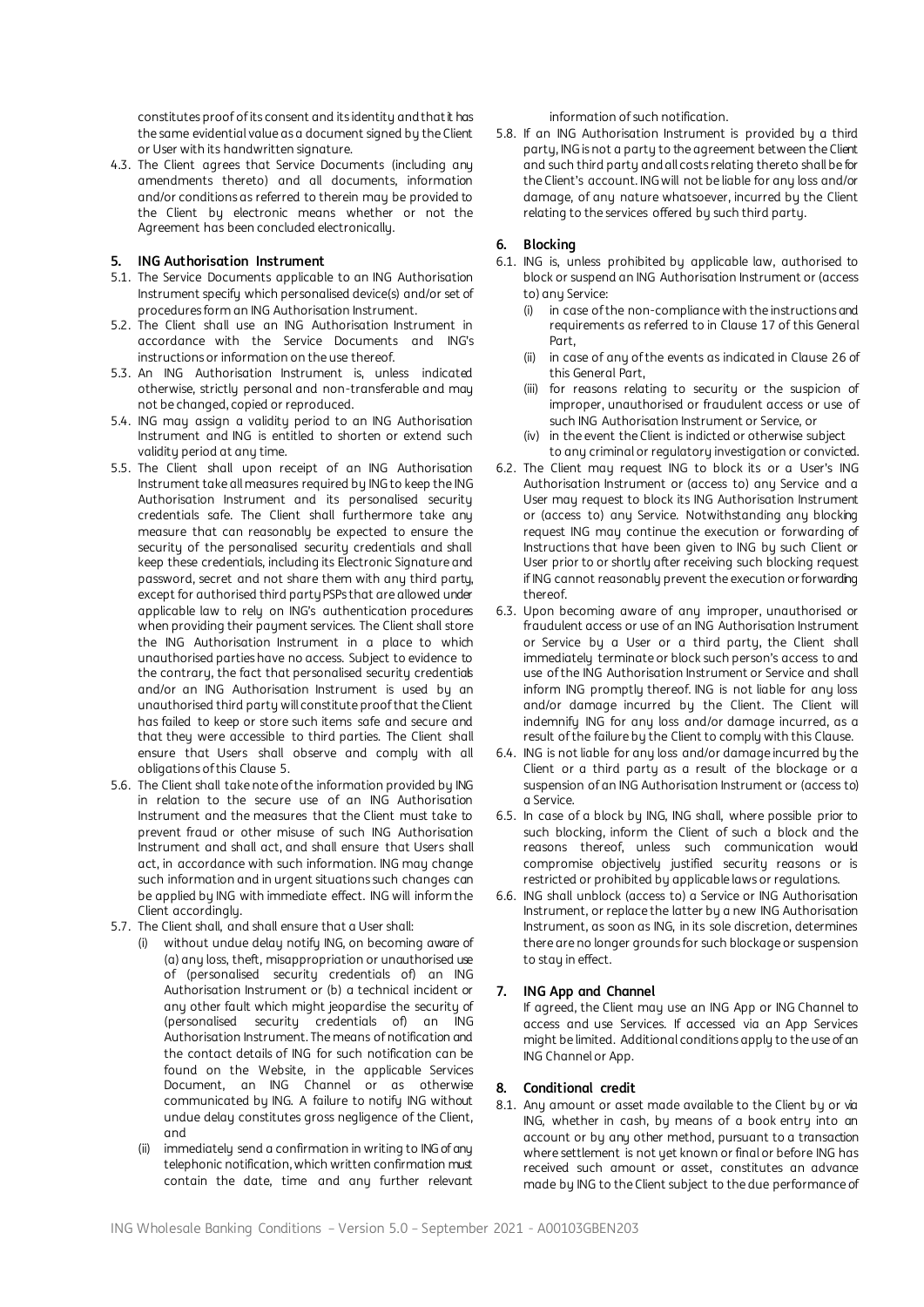such transaction.

8.2. The due performance condition shall be fulfilled by the settlement of the transaction and/or the receipt by ING of such amount or asset free at its disposal within a reasonable period. In the absence of such settlement, the Client will immediately repay ING an amount equal to the (value of the) asset or amount it has received, plus applicable interest.

#### <span id="page-4-2"></span>**9. Fees and expenses**

- 9.1. Unless otherwise agreed in writing, the Tariff Brochure lays out the fees and costs applicable to the relationship between the Client and the Bank and to the Services used by the Client. The Tariff Brochure can be found at www.ingwb.com/en/service/payments-andcollections/tariffs-and-conditions . ING may change the Tariffs and the Tariff Brochure and such changes can be applied with immediate effect and without prior notice. The Client is also obliged to pay ING the third party fees and costs charged to ING regarding the Services used by the Client.
- 9.2. The Client must maintain an Available Balance which is sufficient to meet its financial obligations towards ING at the time that these obligations shall be due and payable. If the Client fails to pay an amount on the due date ING shall be entitled to charge default interest. Information regarding the applicable rate can be found in the Tariff Brochure and/or the Website of the ING Office.
- 9.3. ING is authorised, irrespective of the Available Balance, currency of the Account and irrespective of whether this would generate an unauthorised Debit Balance, to debit the following from an Account:
	- (i) Tariffs for the Services and the provision of information in regard to the Services;
	- (ii) Payment Transactions;
	- (iii) (default) interest;
	- (iv) third party fees and costs in accordance with Claus[e 9.1](#page-4-0) of this General Part; and
	- (v) any other financial obligation, in whatever name or form, towards ING.
- 9.4. All payments payable to ING shall be calculated and made without set-off, deduction or counterclaim.
- 9.5. Unless explicitly indicated otherwise all amounts are exclusive of any value added tax. If value added tax is chargeable the Client shall pay this to ING.
- 9.6. All taxes and levies under whatever name and levied by whomever - that concern the relationship between the Client and ING are for the Client's account. The Client acknowledges that ING may need to (be required to) collect from the Client taxes, levies or similar charges on payments made to the Client or in respect of transactions entered into by the Client. If the Client is compelled by law or regulation to withhold or deduct any sum from any amount payable to ING, the Client will pay such additional amounts as may be needed for ING to receive the full amount had no such withholding or deduction been required.

#### <span id="page-4-1"></span>**10. Statements, bank records and recordings**

- 10.1.The Client accepts full responsibility for monitoring all information, records and transaction history and overviews provided or made available to it by or on behalf of ING. The Client is obliged to verify whether the Services have been executed by ING correctly. If the Client contests any of the information it must inform ING immediately. The Client is deemed to accept the accuracy of the information if the Client fails to object to ING within two months of receipt.
- 10.2.If the Client contests any of the information relating to a Service it should follow the procedure as indicated in the applicable Service Documents.
- 10.3.The information contained in ING's records is deemed to constitute conclusive evidence between ING and the Client, unless the Client provides evidence to the contrary.
- 10.4.Every form of communication relating to products and services of ING and third parties and any other form of written or electronic communication between the Client and ING can be evidenced by ING by a written or electronic reproduction, recording and/or copy of this communication from ING's systems. Such communication and reproductions, recordings or copies thereof provide conclusive evidence between ING and the Client, unless the Client provides evidence to the contrary.
- 10.5.ING is entitled to record telephone conversations in order to assist in the processing of Instructions, retaining of evidence, monitoring of services and verifying the validity of Instructions. The Client shall inform its User(s) hereof.
- <span id="page-4-0"></span>10.6.If computational errors occur in the data and information provided or made available by or on behalf of ING, ING has the right to rectify these computational errors, also after the period of two months has expired.
- 10.7.The Client expressly acknowledges and agrees that ING may rely on information obtained from a third-party service provider and that ING will not be responsible for the accuracy, completeness or timeliness of such information obtained from such third party.

# **11. Power of attorney**

- 11.1.Any power of attorney granted to a User to do business with ING on the Client's behalf must be in form and substance acceptable to ING. The power of attorney is, unless otherwise stipulated in such power of attorney, governed by the laws of the country of incorporation of the Client. The User so authorised may perform all acts indicated in the power of attorney in the name and for the account of the Client regardless of any conflict of interest of the User. The Client hereby irrevocably and unconditionally waives any defence or claim it may have based on the existence of any such conflict.
- 11.2.Any power of attorney granted via an ING Channel is granted in accordance with and subject to these Conditions.
- 11.3.The Client shall ensure that Users are bound by and shall observe and comply with all obligations as indicated in the relevant Service Documents. The Client shall remain liable to ING for all obligations pursuant to the Service Documents, including all acts and inactions of Users. Each User is, unless explicitly otherwise indicated in the power of attorney, fully competent to severally perform the authorised acts thereunder.
- <span id="page-4-3"></span>11.4.Each power of attorney is valid until expired or revoked. The Client must immediately notify ING in a form acceptable to ING of the expiry, revocation or amendment of a power of attorney regarding any User. Until ING receives such notification any power of attorney shall, irrespective of any registration with any public record of the details and/or any changes to it, remain in full force and effect. ING may continue the execution or forwarding of Instructions that have been given to ING by such User prior to or shortly after ING has received such notification if ING cannot reasonably prevent the execution or forwarding thereof. The revocation, expiry or amendment of a power of attorney does not have any consequences for nor shall affect (the validity of) any (i) Instruction with a scheduled execution date after the revocation, expiry or amendment, or (ii) power of attorney granted by a User prior to such revocation, expiry or amendment.
- 11.5.The Client is, if so indicated by ING, obliged to for and on behalf of ING identify and verify the identity (by means of a valid identification document) of each User and, if applicable,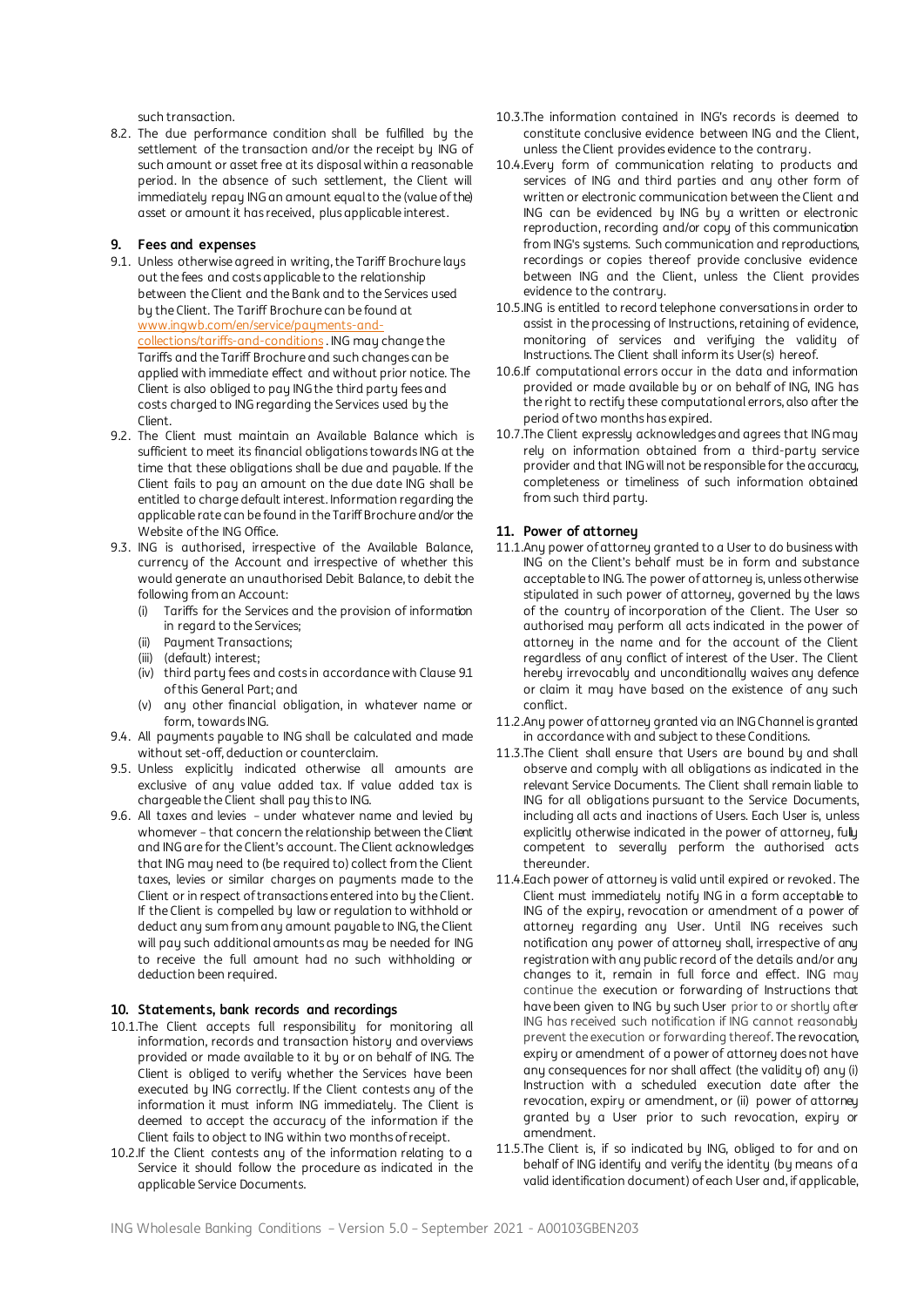verify and validate the specimen signature of such User. The Client undertakes to securely store for a minimum period of seven years after the revocation or expiry of the relevant power of attorney all data regarding the identity and the verification and validation of the signature of each User. At ING's request the Client will provide such data in a format accessible to ING. ING is authorised to audit, examine and make copies of the data kept by the Client regarding the foregoing, and if so requested the Client must grant ING access to its premises and relevant data and records.

11.6. Upon ING's request the Client shall (i) confirm or ratifu all acts that any User will have performed pursuant to and within the powers conferred by any power of attorney and (ii) promptly and duly execute all such documents and instruments, enter into such agreements and do all such acts and things as ING may reasonably determine as necessary in order to give effect to the provisions of this Clause.

# <span id="page-5-3"></span>**12. Communication**

- 12.1.ING has the right, at ING's discretion and irrespective of the manner in which the Agreement was concluded, to communicate with the Client in writing, verbally, via telecommunications (including the speaking computer or text messages) or electronically (including e-mail, app, Website or Channel, whether or not with the addition of an internet link).
- <span id="page-5-4"></span>12.2.ING will not be liable for any loss and/or damage resulting from the use of any form of communication by ING or the Client, including, but not limited to, loss or damage resulting from failure or delay in delivery, interception or manipulation by third parties or by computer programs used for electronic communications and transmission of Viruses**.**
- <span id="page-5-5"></span>12.3.The contact details of the Client and ING for any communication to be made or delivered under or in connection with any Service will be as stated in the Agreement, any other applicable Services Document or as otherwise updated by the Client vis-à-vis ING*.* The Client shall notify ING of amended contact details by not less than five Business Days in advance.
- 12.4.Any notice or communication sent by ING to the Client shall be deemed to have been duly given or made (a) in the case of delivery by hand, when delivered, (b) in the case of delivery by mail, three days after being deposited in the mail, postage prepaid, or (c) in the case of delivery by facsimile or other electronic transmission, when sent.
- 12.5.Documents and valuables of whatever nature, dispatched to ING by the Client or by INGto the Client, travel at the expense and risk of the Client.
- 12.6.ING may, yet is not obliged, to take out any insurance it deems necessary for dispatching or collecting valuables to or from the Client, at the expense of the Client. Dispatches can also be insured at the express request of the Client and at its expense. ING shall take out such insurance with the insurance company of its choice. ING shall not accept any liability in this regard. In the event of loss, the Client shall only be entitled to the insurance proceeds received by ING.
- 12.7.If parties to an Agreement have agreed that all communications from ING may be addressed to one party designated for said purposes by the other parties (whether in the Agreement or otherwise), any notice or communications from ING given to the party designated for said purpose will be deemed to also have been given to all other parties.
- <span id="page-5-0"></span>12.8.Unless agreed otherwise, the communication between ING and the Client will take place in the English language or, at ING's discretion, the language of the jurisdiction of the ING Office.
- 12.9.ING may require that foreign documents are legalised and bear an apostille and that communications and documents

from the Client which are in a language other than agreed under Claus[e 12.8](#page-5-0) of this General part are translated at the Client's expense by a sworn translator acceptable to ING.

# **13. Use of forms and formats**

- 13.1.With respect to the Services, the Client is required to make use of the (hardcopy, online or electronic) forms and formats, if any, made available or as indicated by ING, duly completed, legible and bearing the handwritten or Electronic Signature, or any other form of identification as required by ING, whatever is applicable. ING may refuse to accept any document or execute any Instruction if it is not received in the required form or format, incomplete or the signature is not verified or does not match the specimen signature in ING's records. ING is authorised to act upon and rely on information contained in a form or Instruction from the Client.
- 13.2.ING has the right to declare (instruction) forms and formats invalid and to replace these forms or formats. If so, ING will inform the Client of any new form or format to be used. ING will not be liable for any loss and/or damage that the Client incurs due to the (instruction) forms or formats being declared invalid or used incorrectly.

# <span id="page-5-2"></span>**14. Processing of information and bank secrecy**

- 14.1.ING will obtain, use or otherwise process data, documents and information relating to the relationship with the Client, User and/or the Services for the provision of the Services and for internal analysis and supervision, risk management, product development, marketing activities, centralisation of storage, to safeguard ING's security and integrity, to comply with legal obligations and for any other purpose as communicated by ING. The obtaining, using and processing of Personal Data is subject to Claus[e 15](#page-5-1) of this General Part.
- 14.2.To the extent permitted by any applicable law or regulation, the Client waives any bank secrecy, if any, and agrees with the transferring, processing and disclosure by ING of any data, documents and information obtained from or relating to the Client and any Services, and acknowledges that ING may be obliged to transfer, process and disclose such data, (i) within ING or to any third party service provider for any of the purposes as indicated in this Clause (ii) to any third party for any of the purposes as indicated in Claus[e 23.1](#page-7-0) an[d 24.1](#page-7-1) of the General Part (iii) if required for the providing of Services to the Client or any of its affiliates, to affiliates of the Client and (iv) as permitted or required by any applicable law or regulation, legal process, regulatory action, order, judgement or decree of a court or (v) to enable ING to comply with requests from or obligations towards local and foreign (tax and regulatory) authorities.
- 14.3.The Client acknowledges that the third parties to which any data, documents and information relating to the relationship with the Client, Users and/or the Services may be transferred and disclosed to, may be located outside of the EU. The Client further acknowledges that such third parties may be legally bound to transfer such data, documents and information to authorities or other third parties in accordance with applicable laws and regulations, including (but not limited to) U.S. authorities.

# <span id="page-5-1"></span>**15. Personal Data protection**

15.1.In addition to claus[e 14](#page-5-2) of this General Part, with regard to the obtaining, using and processing of Personal Data, the Client acknowledges that Personal Data may be processed, transferred and disclosed outside of the ING Office that obtained such data and represents and warrants (i) that it has received and read the Privacy Statements of the ING Offices (which is hereby incorporated by reference) and (ii)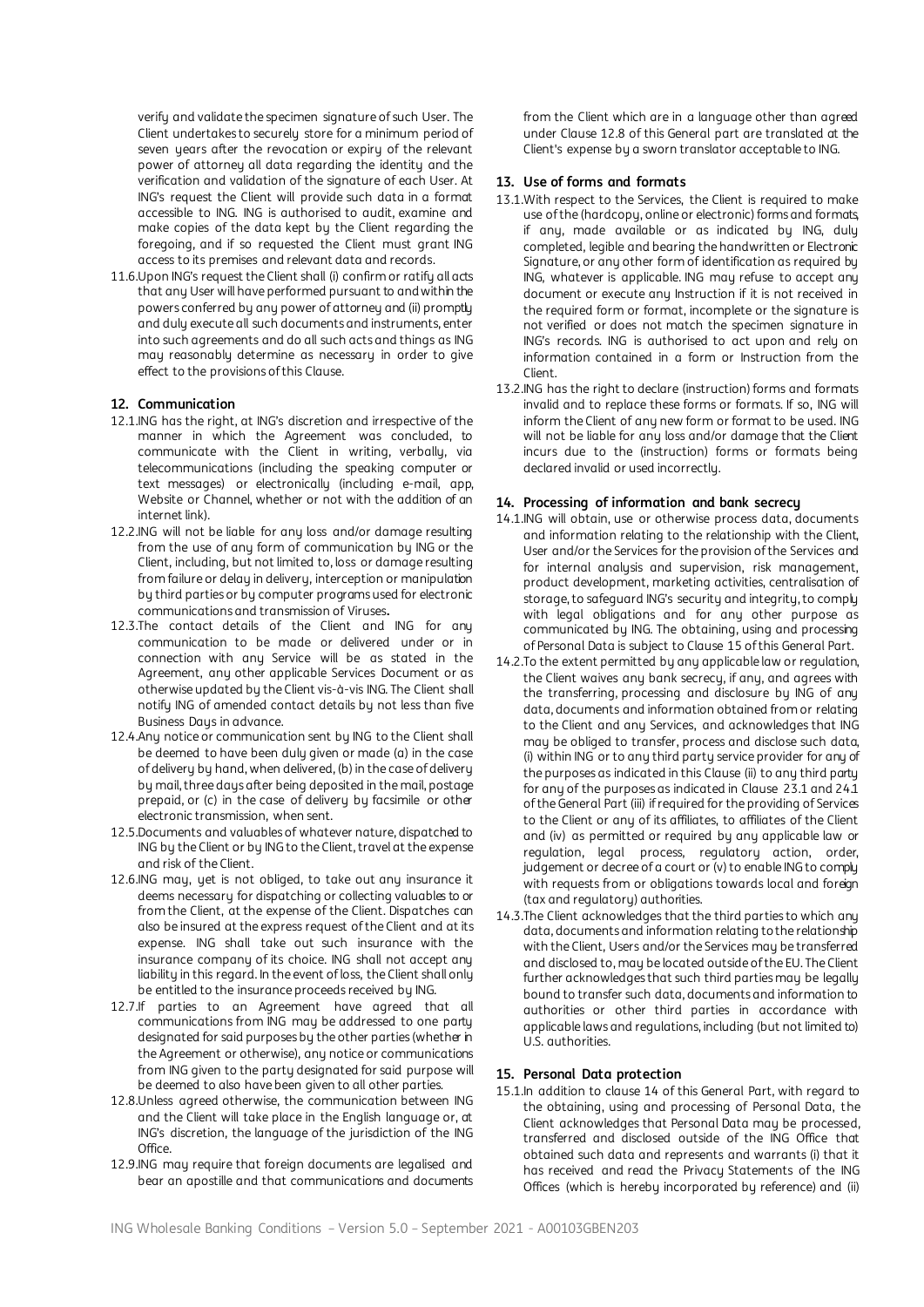that it will inform and refer all authorised representatives, Users and (other) natural persons interacting on behalf of the Client with ING to this Clause [15](#page-5-1) and the applicable Privacy Statements. The applicable Privacy Statements can be found on www.ingwb.com/en/service/privacy-and-legalstatements/privacy-statement .

15.2.ING processes Personal Data in accordance with the applicable personal data protection laws and regulations and ING's "Global Data Protection Policy for Client, supplier and business partner data" (as from time to time amended or replaced by a similar global policy). The policy was approved by the data protection authorities in the applicable EU Member States. The Global Data Protection Policy can be found on www.ing.com/Privacy-Statement.htm.

# **16. Ownership and intellectual property rights**

- 16.1.The Client is granted a strictly personal, non-exclusive and non-transferable license to, if applicable, use and install software provided by ING for the Services. However, no property or intellectual rights are transferred to the Client. This license provides only the right to install the software on the Client's computer and to use it for a Service in accordance with the purposes as indicated in the applicable Service Documents or as otherwise indicated by ING and is limited to the period the Client is authorised to use the Service.
- 16.2.ING and the third party, if any, who has conferred the right of use on ING retains all rights, including ownership, copyrights and intellectual property rights, of all ING Goods as well as to all information, recommendation and/or (other) services provided.
- 16.3.The Client is not permitted to change, copy, distribute, transfer, display, publish, sell or licence the (content of the) ING Goods, to produce or use any works derived from it or to create any link, hypertext or deep link from or to an ING Channel, Service or Website.
- 16.4.The trade names, brands and logos (or signs similar thereto) from ING and appearing on or in the Services and/or ING Goods are the property of ING. The Client is not permitted to use any of such trade names, brands and logos without ING's prior written consent.
- 16.5.The Client will immediately destroy or return the ING Goods, its personalised security credentials and/or any instruments for using a Service and/or accessing an ING Channel (which are capable of being returned) to ING, if requested to do so or if the Client is no longer authorised to use the applicable Service.

# <span id="page-6-0"></span>**17. System requirements and security**

- 17.1.The Client shall comply with and act upon the most recent instructions and system, software and other requirements for implementing, accessing and using a Service as stated by ING. ING will not be liable for any loss and/or damage incurred by the Client as a result of (i) changes to the software or equipment supplied by ING or a third party, (ii) improper functioning of equipment or software belonging to the Client or User (iii) failure to act upon instructions of ING or (iv) failure to comply with the conditions for implementation, access and use of a Service.
- 17.2.The Client may need to have internet access, access to an electronic communication network or software to be able to use a Service. ING is not a party to any agreement in this respect between the Client and its provider. All costs of access to and use of the services offered by these providers will be for the Client's account and ING will not be liable for any loss and/or damage incurred by the Client relating to the services offered by those providers.
- 17.3.The Client is responsible for the security of the systems and devices used to access a Service. Without prejudice to the

foregoing, the Client is obliged to ensure that up-to-date anti-Virus software, anti-spyware software, firewall software or any other relevant security tools are used to ensure the security of (the access to) a Service. Should the Client discover or suspect a Virus, spyware or unauthorised access to a Service the Client shall inform ING without delay and shall immediately take all necessary measures to prevent any loss and/or damage. ING reserves the right to block access to (part of) a Service following any such report.

17.4.The Client shall ensure that correct log-off procedures are followed when exiting or leaving unattended a computer or other applicable device with which a Service is used or accessed. The Client shall further take all reasonable precautions to prevent unauthorised use of a Service and the operating stations or IT systems from which a Service can be accessed.

# **18. Joint and several liability**

- 18.1.The obligations of each ING Office under the Service Documents are separate and independent obligations. Failure by an ING Office to perform its obligations does not affect the obligations of any other ING Office under the Service Documents. No ING Office is responsible for the obligations of any other ING Office under the Service Documents.
- 18.2.Unless otherwise instructed by ING, any debt arising under the Service Documents to a specific ING Office can only be repaid to that ING Office.
- 18.3.If the Client is, in whatever capacity, a joint beneficiary of a Service or a joint holder of an account or asset, it is, together with such other beneficiaries or holders, jointly and severally bound by and liable towards ING for all related obligations. The Client and each such person are, unless agreed otherwise, individually authorised to issue Instructions towards ING regarding such Service, account or asset.

# <span id="page-6-2"></span>**19. Security Interest and set-off**

- <span id="page-6-1"></span>19.1.In addition to any other Security Interest granted to ING, the Client undertakes to grant a Security Interest and herewith grants a Security Interest over all present and future (i) claims the Client now or at any time, has or acquires against the ING Office and (ii) financial instruments, monies, documents and other goods held by ING, or a third party on behalf of ING, for or on behalf of the Client, as security for all existing and (contingent) future amounts the Client owes to the ING Office at any given moment which Security Interest ING herewith accepts.
- 19.2.The Client grants ING an irrevocable power of attorney, with the right of substitution, to grant, create, register and/or perfect a Security Interest over the claims as stated in Clause [19.1](#page-6-1) to itself in the name of the Client.
- 19.3.The Client represents and warrants that it is authorised to grant and create the Security Interest and that the claims in question are or will be free of rights and claims of other parties than ING.
- 19.4.The Client undertakes vis-à-vis ING to provide (additional) collateral and Security Interests for all existing and future amounts that the Client owes to ING, on any account whatsoever, and to sign any agreement or any other documents that may be required in connection with the granting and the creation thereof, at the first request of ING and to the ING's satisfaction.
- <span id="page-6-3"></span>19.5.Each ING Office shall at all times be entitled to set-off all and any of its claims on the Client, whether or not due and payable and whether or not contingent, against any claims the Client has on such ING Office, whether due and payable or not, regardless of the currency in which such claims are denominated. If however the Client's claim on ING or ING's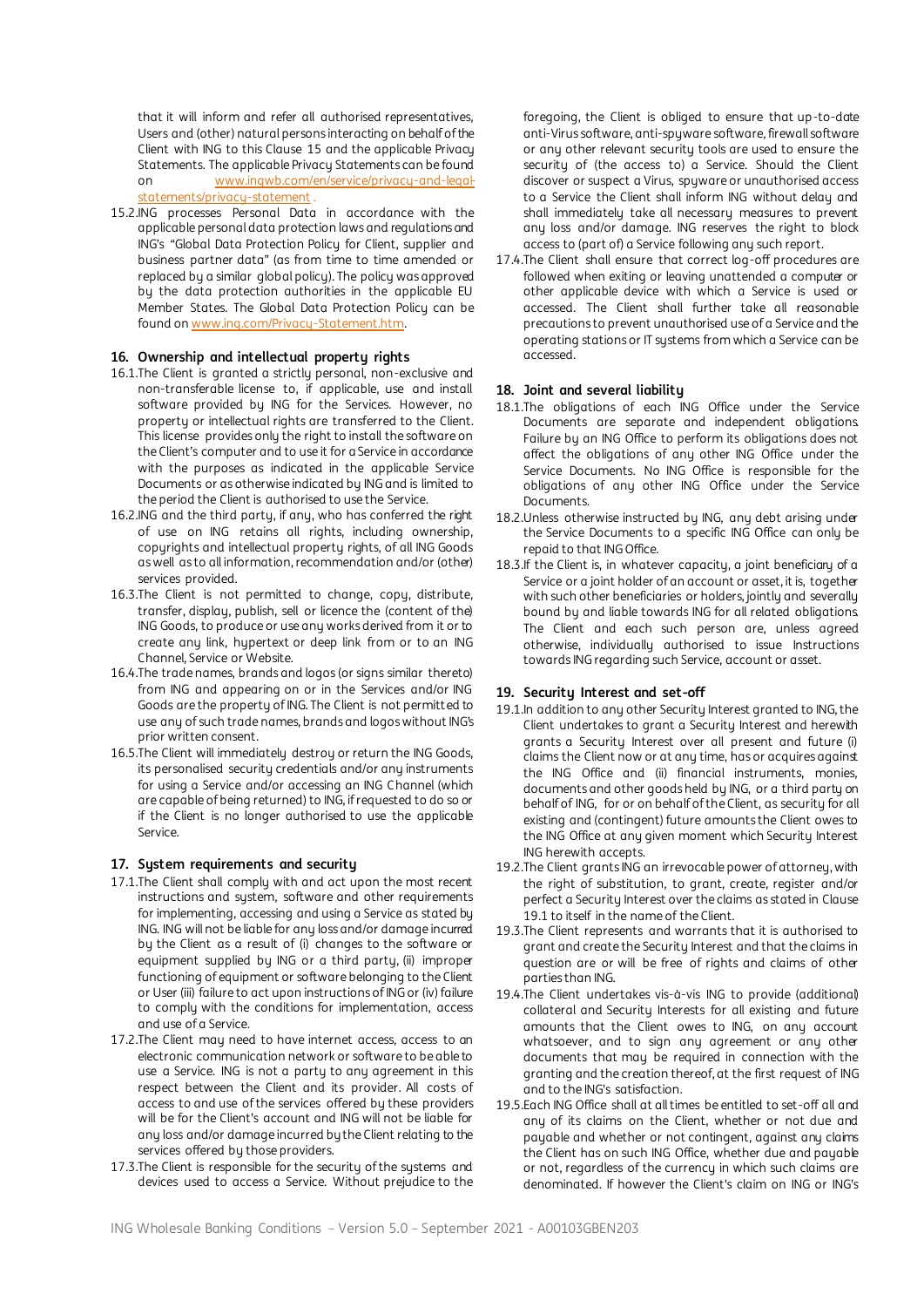claim on the Client is not yet due and payable, ING shall not exercise its right of set-off except upon the occurrence of one of the following events, which shall render such claim due and payable: in the event of a garnishment, seizure or attachment being levied upon the Clients' claim on ING, in case recovery is being sought from such debt in any other way, in the event that a Security Interest or other restricted right is created thereon, the Client assigns its claims on ING to a third party, the Client is declared bankrupt, has entered into a moratorium of payments or another insolvency regulation or statutory debt repayment arrangement applies to the Client. Debts expressed in a foreign currency shall be set-off at the exchange rate on the day of set-off as determined by ING. If possible, ING shall inform the Client in advance that it intends to exercise its right of set-off.

- 19.6.At the request of ING, the Client shall promptly and duly enter into such further agreements, execute all such other documents and instruments and do all such other registrations, acts and things as ING may reasonably determine as necessary or desirable in order to give effect to the provisions of this Clause.
- 19.7.If there are in one jurisdiction more offices from the same ING legal entity a reference to ING Office shall in this Clause be construed as a reference to any and all ING offices of such legal entity in the same jurisdiction.

#### **20. Liability**

- <span id="page-7-3"></span>20.1.Without prejudice to any other limitations of liability as stipulated in the Service Documents, ING will only be liable to the Client for any direct loss and/or damage, regardless of whether ING's liability is asserted on the basis of the Service Documents, the provision of Services, claim in contract, tort (including negligence), under an indemnity, breach of statutory duty or otherwise.
- <span id="page-7-2"></span>20.2.For the avoidance of doubt ING will not be liable for any indirect or consequential loss or damage. Indirect and consequential loss or damage includes, but is not limited to, damage to reputation, costs of procuring an equivalent service or product and loss of profit, business, business opportunity, goodwill, data, anticipated savings, customers and contracts, and regardless whether or not such loss or damage was foreseeable.
- 20.3.ING will not be liable for any loss and/or damage incurred by the Client as a result of the non or defective execution of any Instruction or performance of any Service if this is caused by (the introduction of or amendment to) any law, order, regulation, decree or administrative action and/or any interference or act or omission by or under the order of a government, central bank or any other body claiming such authority. Furthermore, ING will not be liable for any loss and/or damage incurred by the Client as a result of the confiscation, nationalization, requisition, sequestration, seizure, deprivation of the Account, Balance or any (other) account, asset or instrument by the government, central bank or any other body claiming such authority in the country of the relevant currency or where such account, asset or instrument is held.
- 20.4.Subject to Clause [20.2](#page-7-2) of the General Part, ING does not exclude any liability under these Conditions for loss and/or damage caused by ING's gross negligence or wilful misconduct.
- 20.5.ING does neither warrant that the facilities for providing a Service will be available, uninterrupted or complete at all times nor that such facilities shall be free from errors, faults or Viruses. ING will not be liable for any loss and/or damage resulting from the use of (or inability to use) a Service, including losses or damages caused by Viruses.
- 20.6.The Website or any Service may provide links to external

internet sites operated by a third party or said sites may contain links to the Website or a Service. ING will not be liable for the operation, use or content of such third-party internet sites.

# **21. Indemnity**

The Client will indemnify ING against any direct, indirect and/or consequential loss, damage, cost and expense (including legal expenses) incurred by ING and arising from or in connection with:

- ING being or becoming involved in any dispute, judicial or extrajudicial proceeding or any out-of-court (redress) proceeding between the Client and a third party;
- (ii) the collection of amounts owed by the Client to ING;
- (iii) the garnishment, seizure and/or attachment of any claim of the Client on ING or on any asset or instrument held by ING for the Client;
- (iv) claims by third parties made against ING in relation to the Client or any Service, unless caused by the gross negligence or wilful misconduct of ING;
- (v) failure by the Client or User to comply with any applicable law or the terms of a Services Document;
- (vi) fraud committed by the Client or User; and/or
- (vii) any power of attorney granted by (a) the Client to the User or a third party or by (b) a third party to the Client, and/or any action taken thereunder, being invalid, nonbinding or unenforceable.

#### **22. Force majeure**

ING will not be liable to the Client for its failure to perform any obligation under the Service Documents if such failure results from any cause beyond ING's reasonable control including, but not limited to, acts of God, war or acts of terrorism, industrial disputes, strikes any breakdown or failure of transmission or communication facilities or clearing and settlement organisations, power disruptions, acts, laws or regulations of national, foreign or international administrative, civil, or judicial authorities. If a force majeure event occurs, ING will take such actions or measures as may reasonably be required to limit the adverse effects of such event.

# **23. Third parties**

- <span id="page-7-0"></span>23.1.In providing the Services, ING may make use of third parties and may (partially) subcontract activities.
- 23.2.ING shall not be liable for any loss or damage incurred by the Client due to any actions or omissions of any third party (including any broker, intermediary or correspondent bank, agent, custodian, exchange, depositary or clearing house) if such party is necessary for the provision of Services or ING can prove that it has exercised reasonable skill and care in the selection of such third parties.
- 23.3.ING will not be a party to any underlying legal relationships between the Client and any third party.
- 23.4.A person who is not a party to the Service Documents has no rights to enforce or enjoy the benefit of any (term of) such document.

# **24. Transferability**

- <span id="page-7-1"></span>24.1.ING may transfer and assign its rights and/or obligations under the Service Documents to a third party.
- 24.2.Without ING's prior written consent, the Client's rights and obligations relating to the Services and the claim that the Client has vis-à-vis ING by virtue of the Account or in connection with a Service cannot be transferred or assigned and no Security Interest can and may be created over it, except for a transfer, assignment or Security Interest in favour of ING.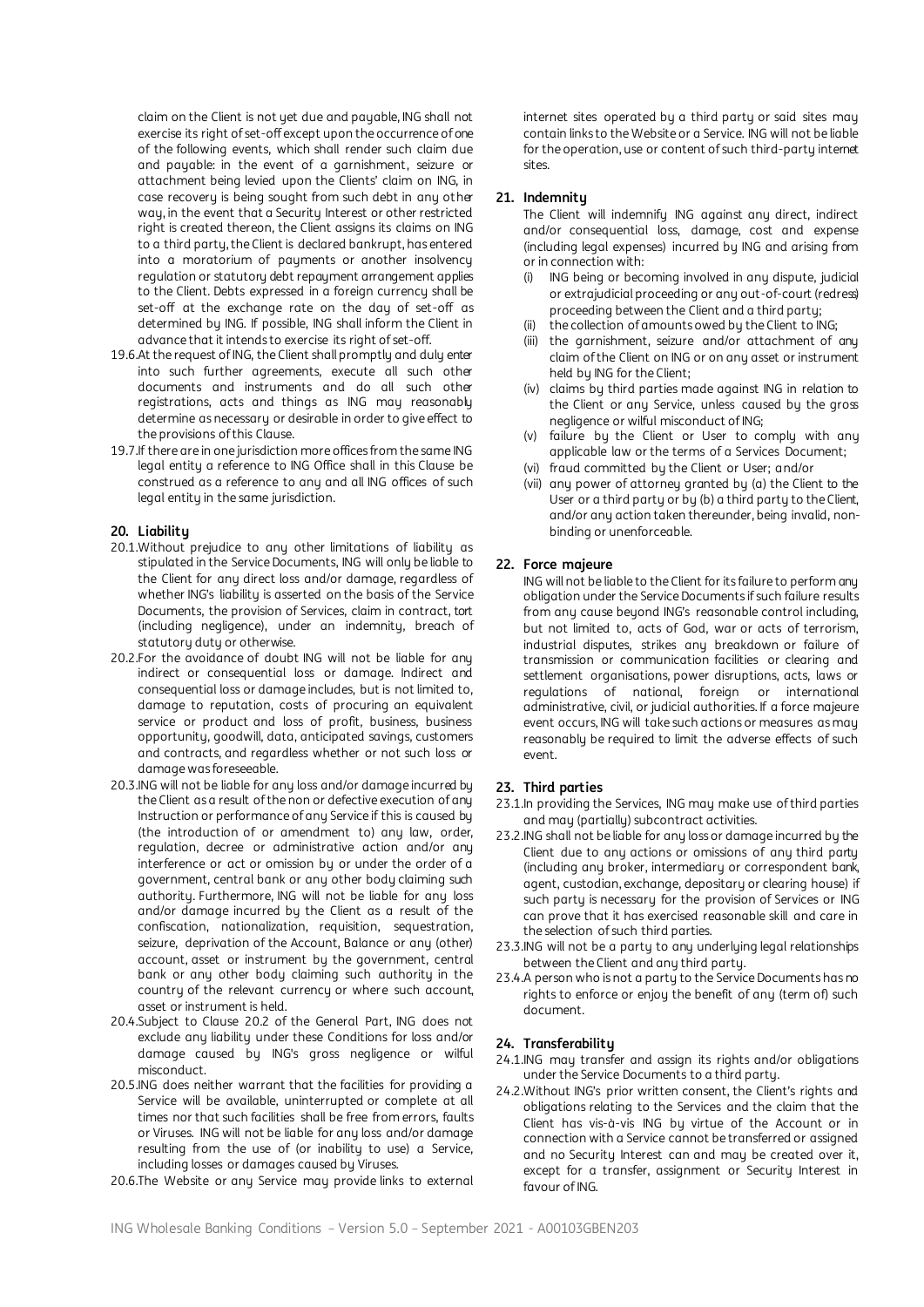#### **25. Partial invalidity/unenforceability**

If at any time any provision of the Service Documents is or becomes illegal, invalid or unenforceable in any respect under any law or regulation of any jurisdiction, the legality validity or enforceability of the other provisions shall not in any way be affected or impaired thereby.

#### <span id="page-8-0"></span>**26. Term and termination**

- <span id="page-8-2"></span>26.1.The term of the Agreement regarding each Service will be as indicated in the applicable Service Document. If no specific term is indicated, it is entered into for an indefinite period of time and the Client may terminate such Service in writing with a one calendar month notice period. The notice period will be calculated from the first day of the calendar month following receipt of such notice of termination. Unless indicated otherwise ING may at any time terminate such Service with a two months' notice period.
- 26.2.In case an Agreement has been concluded between one or several ING Offices and one or several Clients and such Agreement or Service thereunder has been terminated between an ING Office and a Client, the Agreement remains valid with respect to the other ING Offices and Clients.
- 26.3.ING is authorised to terminate the Agreement or terminate or suspend any specific Service with immediate effect and without being required to pay damages or any form of compensation:
	- (i) if it is unlawful or contrary to any (international) sanction list to provide a Service or a transaction thereunder;
	- (ii) if ING has established or reasonably suspects that the Client uses or used any Service for activities or purposes that (a) are contrary to laws or regulations, (b) can harm ING's reputation or (c) undermine the integrity of the financial system;
	- (iii) in case of (a suspicion of) money laundering, breach of sanctions or fraud or (a suspicion of) unauthorised or fraudulent use of an ING Authorisation Instrument or a Service;
	- (iv) if the Client no longer uses the Services for purposes pertaining to its profession, trade or business or if the Client has become a Consumer;
	- (v) if any of Client's licences, authorisations, consents and/or approvals that are relevant in connection with the Agreement, any Service Document and/or a Service are cancelled or revoked;
	- (vi) in the event of bankruptcy, insolvency, moratorium, statutory debt adjustment, dissolution or liquidation of the Client or any other analogous proceedings;
	- (vii) in case the Client breaches any of its obligations under the Service Documents and fails to correct such failure within five (5) Business Days of receiving written notice of default from ING; and/or
	- (viii) in case of the garnishment, seizure and/or attachment of any claim of the Client on ING or on any asset or instrument held by ING for the Client.
- 26.4.Upon termination, all Tariffs and outstanding obligations of the Client relating to such Service are immediately due and payable, whether or not relating to transactions taking place before or after termination, without prior written notice being required. Any Tariffs paid in advance for said period will not be reimbursed.
- 26.5.Rights and obligations under the Service Documents and Services which by their nature should survive, including, but not limited to, any and all indemnification provisions, will remain in effect after termination or expiration thereof.

# **27. Counterparts**

Each Agreement may be executed in any number of counterparts and this has the same effect as if the signatures on the counterparts were on a single copy of an Agreement.

#### **28. Applicable law and jurisdiction**

- 28.1.Unless otherwise stipulated, the relationship between a Client and ING regarding a Service, including the Service Documents and any non-contractual obligations arising out of or in connection therewith, will be governed by and construed in accordance with the laws of the country in which the ING Office is located which is providing the relevant Service.
- 28.2.ING and the Client hereby irrevocably submit to the exclusive jurisdiction of the courts of the capital city of the jurisdiction whose laws govern the Service Documents in accordance with this Clause. ING may (if permitted by law) commence proceedings in another competent court and/or concurrent proceedings in any number of jurisdictions.
- 28.3.The Client will first raise any complaints arising from or relating to the Services with ING, taking into account the complaint procedure of the ING Office. Information regarding the applicable complaint procedure can be found on www.ingwb.com/en/service/privacy-and-legal-

statements/complaints-procedures *.* The complaint procedure may be made available in the English language and any reply of ING may be made on paper or other durable medium.

#### <span id="page-8-1"></span>**29. Definitions and interpretation**

29.1.Capitalised terms in these Wholesale Banking Conditions shall have the following meaning:

# **Account**

Any account used for the execution of Payment Transactions held in the name of the Accountholder with ING or a thirdparty PSP.

#### **Accountholder**

Each person which is the holder of an Account.

# **Agreement**

Any agreement or any other form in which the Client accepts and ING agrees to provide Services to the Client.

#### **App**

An application provided or approved by ING or a third-party PSP on a phone, tablet or other (mobile) device.

#### **Available Balance**

In relation to the Account the amount that the Client can freely dispose of, being the difference between the Balance taking into account possible reservations, blocked and/or attached amounts - and the zero balance or, in the event that a credit limit has been agreed with the Client, the credit limit.

#### **Balance**

The balance on the Account at any given point in time. This balance is calculated on Business Days at fixed intervals.

# **Beneficiary**

The person who is the intended recipient of the funds of a Payment Transaction.

#### **Business Day**

A day designated by the European Central Bank as a day upon which banks are open for the execution of Services and Payment Transactions, excluding any Saturdays, Sundays and national public and banking holidays in the jurisdiction of the ING Office involved in the relevant Service. More information regarding the applicable Business Days for each ING Office can be found in the Tariff Brochure and/or Website.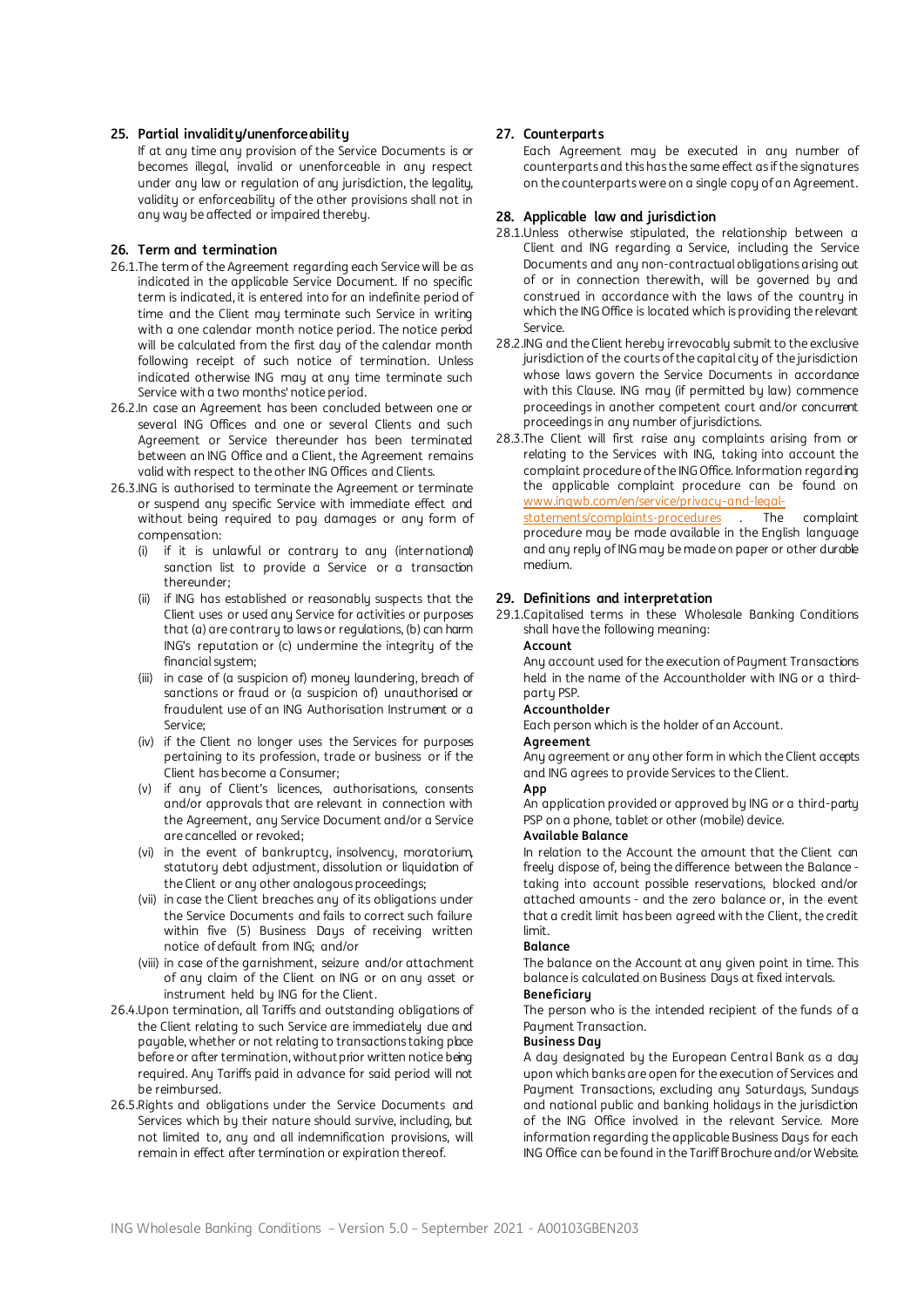#### **Channel**

An ING Channel, any secure online banking system and/or electronic communication channel or App provided by a third party, an interbank communication system, or an ING interface via which PSPs can initiate Payment Orders and Information Requests regarding online Accounts.

#### **Client**

Each person who is obtaining Services from ING as agreed in the Agreement.

# **Conditions** or **Wholesale Banking Conditions**

These wholesale banking conditions including its Schedules and annexes.

#### **Consumer**

Each person in a capacity as consumer or micro-enterprise (as defined in PSD2).

# **Debit Balance**

The amount that the Client owes to ING as a result of a negative Balance on the Account.

# **Electronic Signature**

Data in electronic form attached to or logically associated with other electronic data and which serve as a method of identification and/or authentication, including but not limited to a digital signature in accordance with eIDAS Regulation (Regulation (EU) No 910/2014)), a PKI, devices or files containing a private key with a personal digital certificate and, if applicable, the means of identification, authentication and/or signing chosen by the Client and/or User, whether or not required for the use of an ING Authorisation Instrument, based on options given by ING, or an applicable third party (e.g. a password, and/ or any other confidential identification code or number known only to the Client or User).

#### **General Part**

The general part of the Conditions.

# **Information Request**

A request by a third-party PSP providing services to the Client to disclose information on the Client's online accessible Account(s) with ING regarding the Balance, Payment Transactions and/or availability of funds for an intended Payment Transaction.

#### **ING**

ING Bank N.V. and/or any of its direct and indirect (local or foreign) subsidiaries and/or any of its or their affiliates, branches and offices. A list of ING entities and offices is available at www.ing.com. The term ING includes the relevant ING Office.

#### **ING Authorisation Instrument**

The procedures and instruments as indicated by ING which the Client or User must make use of to access and use a Service, to give (consent to) or initiate an Instruction and/or to enable ING to verify the identity of the Client or User, including an ING Payment Instrument, an Electronic Signature, the PKI provided by ING or, if applicable, a third party, or any other means of access and use.

#### **ING Channel**

InsideBusiness, InsideBusiness Payments, InsideBusiness Trade, InsideBusiness Payments CEE Regional Site, InsideBusiness Payments CEE Local Sites, InsideBusiness Connect, ING Service for SWIFTNet, EBICS, MyAccount,the ING App, or any other secure online banking system and/or an electronic communication channel provided by ING.

#### **ING Goods**

Any ING Authorisation Instrument, ING Channel, Website, ING PKI device or other goods, instruments, equipment, documents, software-carrier and software provided by ING for the use of an Account, a Service and/or authentication of the Client or User.

# **ING Office**

The relevant ING office providing the Service. More information regarding the ING office can be found in the relevant country specifics Schedule, the Tariff Brochure or obtained from the relevant ING Office.

#### **ING Payment Instrument**

An ING Authorisation Instrument which the Client, User or Beneficiary must make use of to access an ING Channel or give (consent to) or initiate a Payment Order.

#### **Instruction**

The instruction or order, including a Payment Order, which is given by the Client or User.

#### **Payment Order**

The instruction that is given by the Client, User or the Beneficiary, whether or not through a Channel to execute a Payment Transaction.

# **Payment Services**

The payment services under the Service Documents (including an Account) that ING provides to the Client through which Payment Orders can be issued and/or forwarded, Payment Transactions can be executed and information about Payment Orders and Payment Transactions can be provided to the Client.

#### **Payment Transaction**

An act initiated by the Client, User, Beneficiary or a third party, as the case may be, whereby funds in, to or from the Account are deposited, withdrawn, credited, debited or transferred.

#### **Personal Data**

Any information that can be related directly or indirectly, alone or in combination with other information, to an identified or identifiable natural person and any other information defined as personal data by applicable law or regulation.

# **PKI**

A "public key infrastructure", a service provided by ING or a third party for the issuance and maintenance of digital certificates.

#### **Privacy Statement**

A document or statement from ING containing information on how the ING Office treats and takes care of Personal Data. **PSD2**

Directive 2015/2366/EC of the European Parliament and of the Council of 25 November 2015 on payment services in the internal market.

# **PSP**

An institution that provides and executes payment services, also named payment services provider.

#### **Schedule**

A schedule to these Conditions.

#### **Security Interest**

(The creation of) a pledge, charge, hypothecation, mortgage, lien, assignment or any other security interest in the relevant jurisdiction.

#### **Services**

The services (including Payment Services) that ING provides to the Client under the Service Documents.

#### **Service Documents**

The Agreement, these Conditions and all (other) conditions, documents, (terms on) websites, user manuals, instructions or agreements regarding Services.

#### **Tariffs**

All costs, fees, commissions, expenses and charges for Services.

# **Tariff Brochure**

The document(s) setting out the Tariffs and operational conditions of the ING Office for Services and if applicable information regarding interest and exchange rates.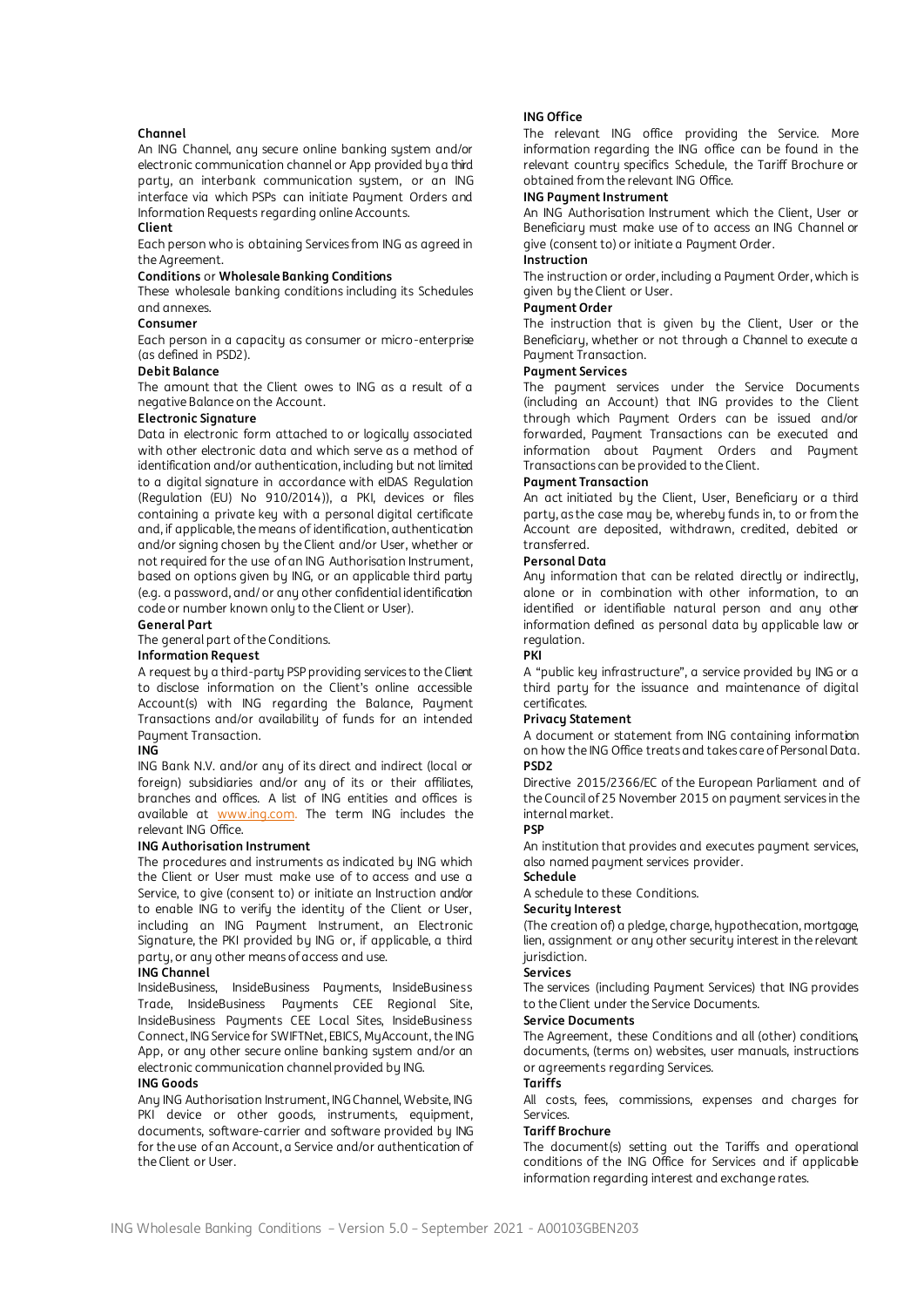#### **User**

A person that is directly or indirectly authorised by the Client to perform certain acts and/or issue Instructions, whether in written form, in person, through a Channel, or otherwise, for and on its behalf.

# **Virus**

A virus or any other software routine that is meant or designed to provide access to, or allow use of, a computer system by an unauthorised person, to render such system useless, damaged or erased, or to disrupt or deteriorate its normal use.

#### **Website**

The website of the relevant ING Office.

- 29.2.Interpretation:
	- (i) Words in singular shall include the plural and vice versa.
	- (ii) Unless the context clearly requires otherwise, a reference to a Services Document shall include a reference to any annex or schedule thereto and a reference to a clause in a Services Document (or a schedule or annex thereto) shall be a reference to a clause of such Services Document (or schedule or annex thereto).
	- (iii) Headings in the Service Documents are for ease of reference only.
	- (iv) Unless a contrary indication appears, a reference in the Service Documents to
		- a "person" includes any natural person, legal entity, firm, company, corporation, government, state or agency of a state or any association, trust, joint venture, consortium or partnership (whether or not having separate legal personality) and shall include its successors in title, permitted assigns and permitted transferees;
		- an agreement, conditions, terms, rulebook, law, regulation or document is a reference to such agreement, conditions, terms, rulebook, law, regulation or document as amended, supplemented or readopted from time to time; and
		- a legal concept such as, but not limited to, insolvency or attachment, which term is not used in the relevant jurisdiction, shall be construed as a reference to an analogous concept in such jurisdiction.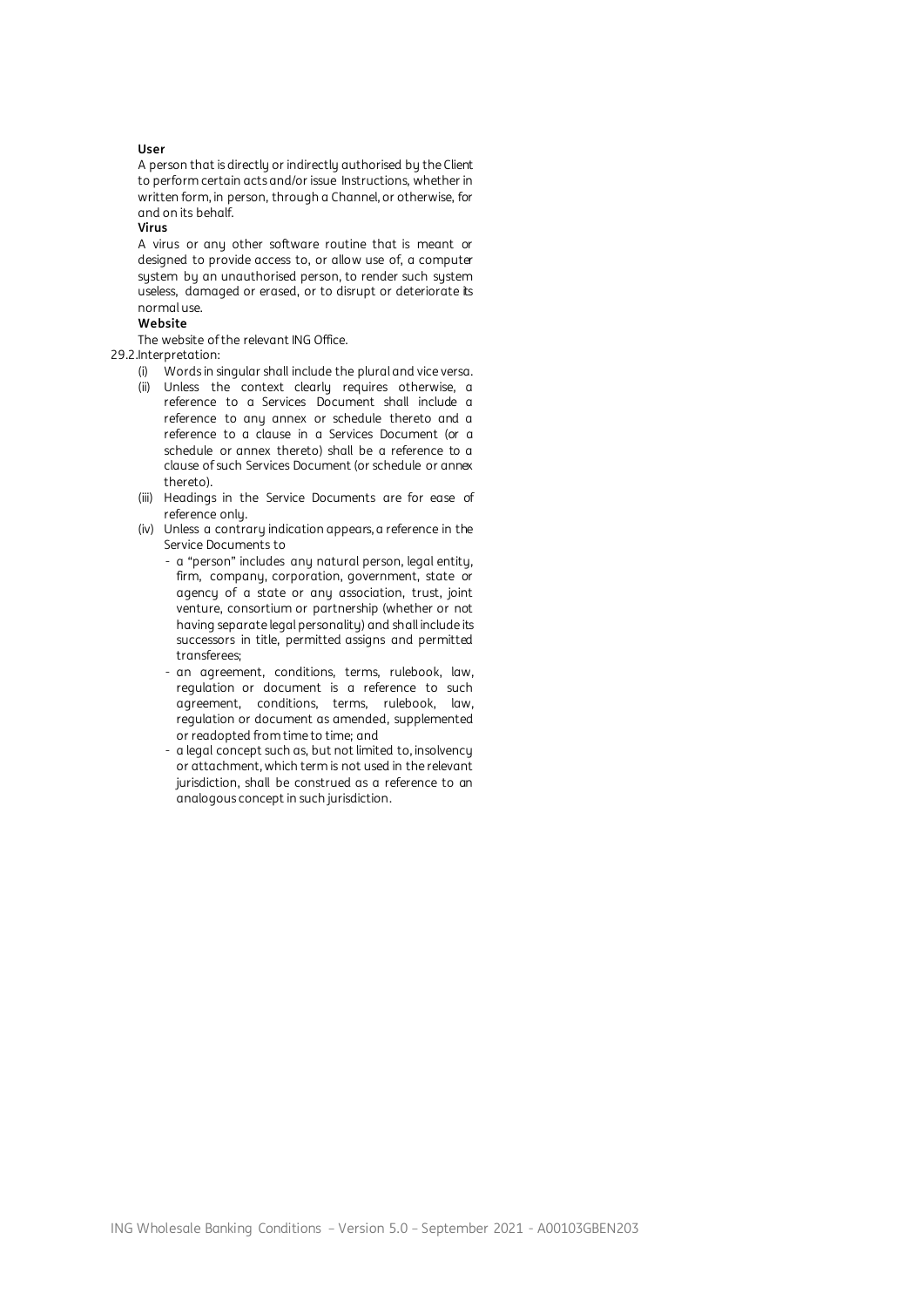# **Schedule Payment Services**

# **1 Scope**

- 1.1 Payment Services are intended for transfers, deposits, receipt and withdrawal of funds pertaining to the profession or business of the Accountholder.
- 1.2 This Schedule is part of the Wholesale Banking Conditions. The conditions in the General Part of the Wholesale Banking Conditions and this Schedule apply to Payment Services.
- 1.3 Parties acknowledge that ING, when providing Payment Services, must comply with the rules and regulations of third parties such as the European Payments Council or any other relevant payment scheme, authority or body. In the event of a discrepancy between a Services Document and the rules and regulations of such third party, ING will provide the Payment Services in accordance with the rules of such third party.

# **2 Payment Orders**

- 2.1 Information on the manner in which the Client can give Payment Orders to ING is included in the relevant Service Documents.
- 2.2 The Client shall provide ING with complete, correct, unambiguous and accurate Paument Orders. ING is authorised to act upon and rely on information contained in a Payment Order howsoever received.
- 2.3 The Client will have to give its consent for the execution of Payment Orders to ING, or, if applicable, via a third party PSP authorised to provide AIS/PIS Services. Unless agreed otherwise, the Client gives its consent to a Paument Order by entering its Electronic Signature and/or other required means of authentication and submitting it or otherwise completing the initiation. If consent by more than one User is required, this shall be given once all relevant Users have entered their Electronic Signature and/or other required means of authentication.
- 2.4 If a Channel is used for the initiation of a Payment Order without (the use of) an ING Payment Instrument, the Client is deemed to have consented to the execution of the Payment Order once ING has received the relevant Payment Order.
- 2.5 ING is authorised to issue further instructions and set requirements and limitations regarding the use and form of any Payment Order and any means of authentication.
- 2.6 Each (manner to initiate a) Payment Order will be subject to restrictions as set out by ING in the Service Documents. Not all manners to initiate Payment Orders are available to each Client and a Client can only use a manner to initiate a Payment Order if so approved by ING.
- <span id="page-11-1"></span>**3 Time of receipt and start of execution Payment Orders and Payment Transactions**
- 3.1 A Cut-off Time applies with respect to the start of the execution of Payment Orders. Information on the Cut-off Times and other times prior to which a Payment Order has to be received by ING are available at www.ingwb.com/en/service/payments-andcollections/what-is-payment-cut-off-times or as otherwise communicated by ING. Changes in the Cut-off Times can be applied with immediate effect and without prior notice.
- 3.2 The point in time of receipt of a Payment Order, whether or not through a Channel, is deemed to be the point in time that ING has recorded that it has been received and the Client has consented to it.
- 3.3 The execution period of a Payment Order as contemplated in Clause [4](#page-11-0) of this Schedule shall start on the day of receipt provided that such Payment Order is received on a Business Day and before the relevant Cut-off Time. In the event that

the Payment Order is received on a non-Business Day or after the relevant Cut-off Time, the Payment Order is deemed to have been received on the following Business Day. ING may make a reservation for the Payment Order in accordance with Claus[e 8](#page-13-0) of this Schedule**.**

- 3.4 The Client may request, in the manner as set out and indicated by ING, that execution of a Payment Order shall start on a specific day, at the end of a certain period or, if so agreed by ING, on the day on which the Client has placed funds at ING's disposal. The point in time of receipt of such Paument Order will be considered to be the agreed day for execution of the Payment Order. If the requested day is not a Business Day for the ING Office, the Payment Order will be deemed to have been received on the following Business Day. If a calendar month has fewer days than the date upon which the execution of a Payment Order to transfer a specified amount periodically is scheduled, the execution shall start on the last Business Day of that month.
- <span id="page-11-5"></span>3.5 Cut-off Times may apply for incoming Payment Transactions. If such transaction is not received on a Business Day or is received after the relevant Cut-off Time it is deemed to have been received on the following Business Day.
- 3.6 ING shall execute Payment Orders and incoming Payment Transactions on the basis of the Unique Identifier. A Payment Order or incoming Payment Transaction is deemed to be executed correctly if ING executes it on the basis of the Unique Identifier. Neither a name nor address is part of the Unique Identifier even when such information is required e.g. for control purposes pursuant to laws or regulations. ING shall have no obligation to check any discrepancies between the provided Unique Identifier and provided name or address.
- 3.7 ING is not liable for the consequences of the execution of a Payment Order or incoming Payment Transaction if the Unique Identifier provided does not belong to the intended person. However, if requested, ING shall make a reasonable effort to recover the monies in connection with the Payment Transaction. Any reasonable costs incurred by ING relating to such recovery may be charged to the Client.

#### <span id="page-11-0"></span>**4 Maximum execution time of Payment Transactions**

- <span id="page-11-2"></span>4.1 Payment Transactions in the lawful currency of the EEA country where the Account is held, to an account held with a PSP located in the same country, as well as Payment Transactions in euros to an account held with a PSP located in an EEA country or a country that forms part of the "Single Euro Payments Area" from time to time shall be credited to the account of the PSP of the Beneficiary at the latest by the end of the following Business Day following the point in time of receipt of the Payment Order as specified in Claus[e 3](#page-11-1) of this Schedule.
- <span id="page-11-3"></span>4.2 If a Payment Transaction referred to in Clause [4.1](#page-11-2) above is initiated on paper, the execution period shall be extended by one Business Day.
- <span id="page-11-4"></span>4.3 Payment Transactions in the currency of an EEA country which does not have the euro as its currency, to an account held with a PSP located in an EEA country shall be credited to the account of the PSP of the Beneficiary at the latest by the end of the fourth Business Day following the point in time of receipt of the Payment Order as specified in Claus[e 3](#page-11-1) of this Schedule.
- 4.4 Other execution periods apply to Payment Transactions that do not fall under Clause[s 4.1,](#page-11-2) [4.2](#page-11-3) o[r 4.3](#page-11-4) of this Schedule. More information can be found in the Tariff Brochure or obtained from ING.

# **5 Book Date and Value Date**

5.1 The Client cannot prevent the crediting of payments into its Account.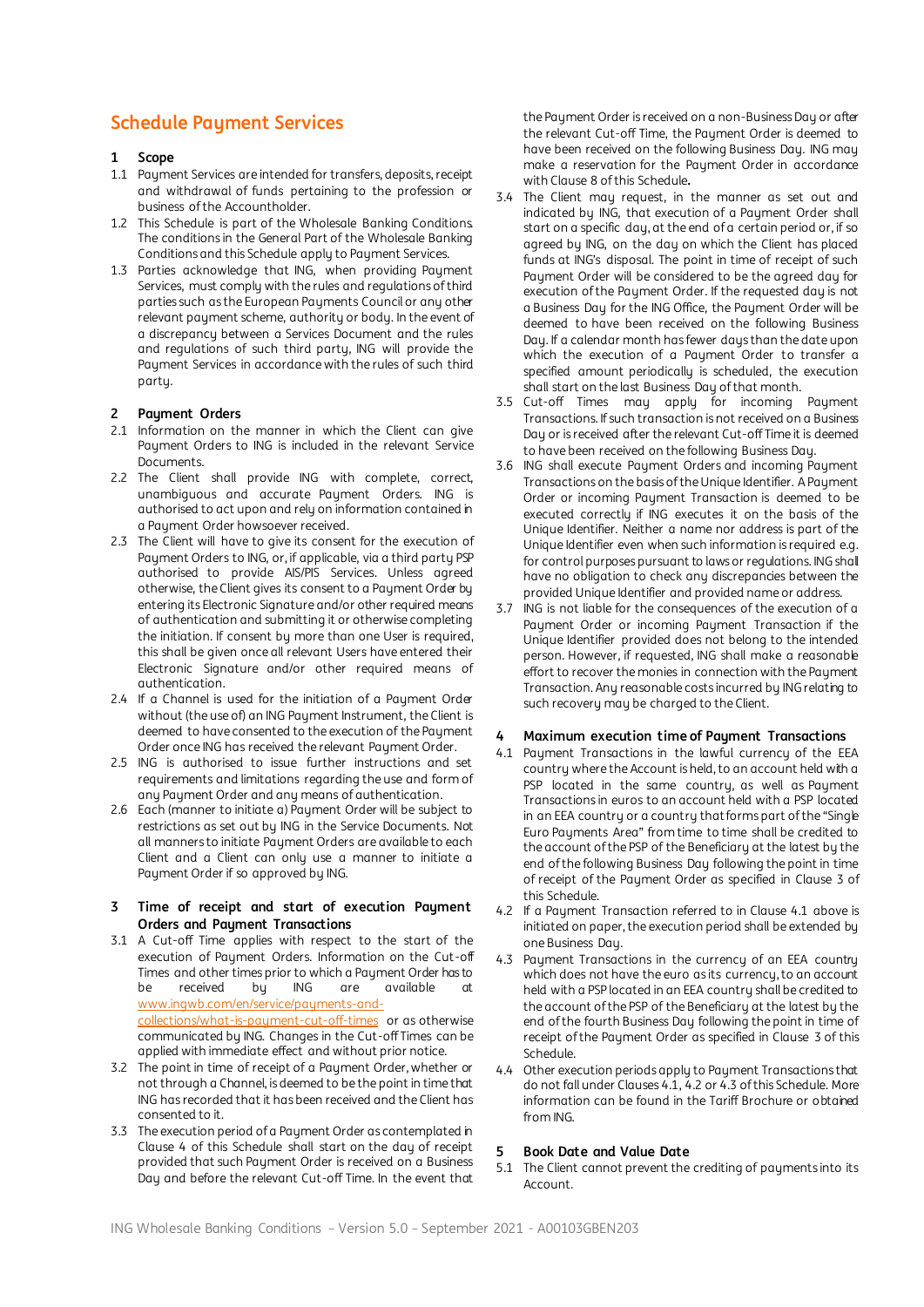- 5.2 Subject to Claus[e 3.5](#page-11-5) of this Schedule, when ING receives an amount that is to be credited to the Account without any currency conversion, or with a currency conversion between two EEA currencies, ING shall credit this amount on the same Business Day. In that case, the Value Date is the same as the Book Date. When ING receives an amount to be credited to the Account and a currency conversion in or from a non-EEA currency is required, the Book Date can differ from the Value Date.
- 5.3 In addition to Claus[e 8](#page-3-1) of the General Part, when ING receives a notification to credit an amount to the Account, ING may credit such amount before ING actually receives it. In that case, the Book Date is the Business Day upon which the amount is credited to the Account and the Value Date is the Business Day upon which ING actually receives such amount and is at ING's disposal. In the period between the Book Date and the Value Date, the credited amount is not taken into account for the calculation of interest. If monies are withdrawn or debited from the Account during this period such that a Debit Balance would have arisen had ING not credited the amount before actually receiving it, the Client is obliged to pay debit interest over this Debit Balance.

In case ING does not unconditionally receive the relevant amount free at its disposal ING may, without prior notification, reverse the credit entry by debiting the same amount from the Account. If the amount received or to be received was converted into another currency when crediting the Account, ING may make the debit entry in such other currency at an exchange rate as determined by ING at the time of execution. All costs in connection with the reversal are for the Client's account.

5.4 When ING executes a Payment Transaction from the Account, ING debits the Account on the Business Day on which ING has started the execution in accordance with Claus[e 3](#page-11-1) of this Schedule. In that case, the Value Date is the same date as the Book Date.

# <span id="page-12-2"></span>**6 Revocation of Payment Orders**

Unless otherwise stipulated in the Service Documents, Payment Orders are irrevocable. However, Payment Orders received by ING with a scheduled execution date may be revoked by the Client provided that such option is supported in an applicable ING Channel and the revocation has been received by ING via the relevant Channel and before the Cutoff Time on the Business Day preceding the scheduled execution date. Information on the manner in which a Payment Order must be revoked is included in the relevant Service Documents. Payment Orders with a scheduled execution date will not automatically be revoked by the termination of the ING Channel, or the revocation of the authorisation of a third-party PSP, through which such Payment Order was initiated.

- <span id="page-12-1"></span>**7 Refusal, suspension and forwarding of Payment Orders, Payment Transactions and Information Requests**
- 7.1 ING may (fully or partially) (a) refuse to execute, initiate or forward or (b) suspend execution, initiation or forwarding of any Payment Order, (incoming) Payment Transaction or Information Request, if:
	- (i) the Payment Order, Payment Transaction or Information Request is incomplete, incorrect or ambiguous or not in line with an agreed Service;
	- (ii) there is any doubt as to the validity or legality of the Payment Order, Payment Transaction or Information Request or the identity or authority of the person giving it;
- (iii) a Payment Order, Payment Transaction or Information Request is received via a third party PSP and there is any doubt as to the identity or authority of such party or there is a suspicion of unauthorised or fraudulent access to the Account or suspicion of unauthorised or fraudulent initiation of a Payment Order, Payment Transaction or Information Request by such party;
- (iv) the power of attorney of the relevant User has been amended, revoked or is otherwise no longer valid;
- (v) (only for Payment Orders) the Available Balance on the Account is insufficient or the Payment Order exceeds any applicable limit;
- (vi) (only for Payment Orders) the Account is blocked or attached;
- (vii) (only for Payment Orders) a Security Interest, right of set-off or a retention right exists on the related Account;
- (viii) the Payment Order, Payment Transaction or Information Request violates any applicable law or regulation, (inter)national sanction list or ING's internal policy;
- (ix) the Payment Order or Information Request violates or breaches any agreement between ING and the Client;
- (x) the Payment Order concerns a currency which is not freely available to ING;
- (xi) the Payment Order or Information Request does not comply with the form, format and/or other requirements of ING;
- (xii) the Client is indicted or otherwise subject to any criminal or regulatory investigation or convicted; or
- (xiii) there is a suspicion of money laundering, breach of sanctions or fraud or a suspicion of unauthorised or fraudulent use, or irregularities related to its security of an ING Payment Instrument or a Payment Service, until it is evident that this suspicion is without grounds.
- 7.2 When the Available Balance on the Account is insufficient ING may execute a Payment Order with a scheduled execution date on the next three consecutive Business Days from the initial execution date as soon as the Available Balance is sufficient. Point in time of receipt of such Payment Order is deemed to be the point in time the Available Balance is sufficient to execute such Payment Order. ING will refuse the (execution of the) Payment Order if the Available Balance is still insufficient at the end of the third Business Day.
- 7.3 Unless ING agreed to provide such Service, an ING Office will not execute or forward a received Payment Order or Information Request regarding an Account held with a thirdparty PSP or another ING Office. ING will not notify the Client in accordance with Clause [7.5](#page-12-0) of this Schedule in such an event.
- 7.4 ING will not be liable for any loss and/or damage resulting from the non or non-timely execution, initiation or forwarding of the Payment Order, Payment Transaction or Information Request as a result of a refusal or suspension in accordance with this Claus[e 7](#page-12-1) or from a reversal of a Direct Debit in accordance with Claus[e 19.2](#page-14-0) of this Schedule.
- <span id="page-12-0"></span>7.5 Unless prohibited by applicable laws or regulations, ING will notify the Client of its refusal or suspension to execute, initiate or forward a Payment Order or Information Request and, if possible, the reasons for the refusal or suspension and the procedure for correcting any factual mistakes that led to the refusal or suspension. ING shall notify the Client as soon as possible and for non-execution of Payment Orders in any case within the time lines for such Payment Order as indicated in Claus[e 4](#page-11-0) of this Schedule. ING may charge the Client for the refusal or suspension of a Payment Order as specified in the Tariff Brochure.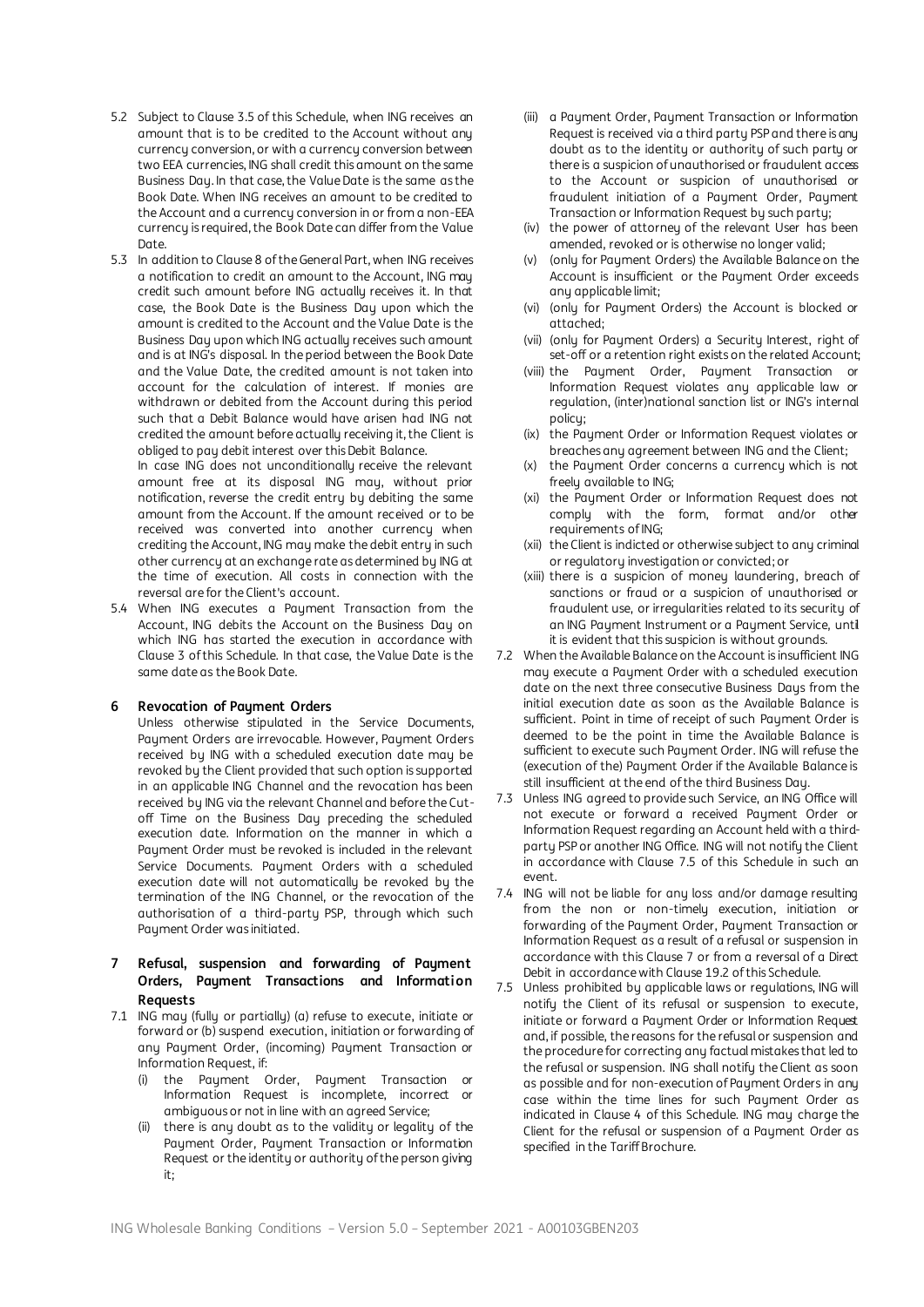#### <span id="page-13-0"></span>**8 Reservation for Payment Transactions**

Reservations can be made by ING for Payment Transactions. In the event that a Payment Transaction is received on a day that is not a Business Day or after the Cut-off Time, a reservation, if any, takes place immediately and the execution will start on the following Business Day. A reservation lowers or raises the Available Balance by the amount of the Payment Transaction to which the reservation relates.

# **9 Payment Order in writing**

- 9.1 A Payment Order in writing must be submitted in accordance with the requirements of ING.
- 9.2 By signing the appropriate form and submitting this form to ING, the Client gives its consent to the execution by ING of the Payment Order specified in the form. A fully completed and signed form constitutes an ING Payment Instrument.

# **10 Currency of the Account and execution of foreign currency Payment Orders**

- 10.1 Accounts can be opened in the currencies as specified by the ING Office. The Balance on the Account is held in the currency as indicated in the Agreement. Additional conditions may apply regarding Accounts held in currencies other than Euro, United States Dollar, British Pound, Swiss Franc or the lawful currency of the jurisdiction where the Account is held.
- 10.2 Payment Orders can be executed in the currencies as specified and agreed by the ING Office. ING may decline Payment Orders in other currencies.
- 10.3 If the Client paus or receives amounts in a currencu that is not the currency of the Account, ING shall debit or credit the Account with the equivalent value of such amounts in the currency of the Account. ING will determine the equivalent value on the basis of an exchange rate set by ING.
- 10.4 ING may, at any time, change exchange rates with immediate effect and without prior notice. Exchange rates are determined by ING on a daily or more frequent basis. Information regarding the applicable rate can be found in the Tariff Brochure and/or the Website of the ING Office.
- <span id="page-13-6"></span>10.5 In order to maintain a Balance and execute Payment Transactions in the currency of the Account, other than the lawful currency of the jurisdiction where the Account is held, ING will hold a correspondent account at a PSP in the country of that currency. If the Agreement between ING and the PSP in respect of the correspondent account ends or is terminated for whatever reason, ING may terminate the Agreement and/or the Payment Service relating to the Account with immediate effect.

# <span id="page-13-3"></span>**11 ING Payment Instrument**

- 11.1 The terms regarding an ING Authorisation Instrument as incorporated in the General Part also relate to the use of an ING Payment Instrument. In addition, the Client shall, and shall ensure that a User shall, forthwith report to the police and the other appropriate authorities the relevant events as referred to in Claus[e 5.7\(i\)](#page-3-2) of the General Part.
- 11.2 Upon receipt of the notification as indicated in Clause [5.7](#page-3-3) of the General Part, ING shall take appropriate measures to prevent any (further) misuse of the ING Payment Instrument. At the Client's request ING will provide it with the means to prove that it made such notification up to 18 months after the notification.
- 11.3 In addition to the Available Balance and possible limits for User(s), limits can apply for specific ING Payment Instruments or Channels. These limits may consist of minimum and/or maximum amounts for which Payment Transactions can be carried out with an ING Payment

Instrument or via a Channel. ING may change such limits and in urgent situations such changes can be applied by ING with immediate effect. ING will inform the Client accordingly.

11.4 ING may assign a validity period to an ING Payment Instrument and ING is entitled to shorten or extend such validity period at any time.

# **12 Blocking**

In addition to Claus[e 6](#page-3-4) of the General Part, ING is authorised to block the Available Balance, an ING Payment Instrument or (access to a) Service in case of any of the events as indicated in Claus[e 6](#page-3-4) of the General Part or Claus[e 32](#page-17-0) of this Schedule.

# **13 Unauthorised Payment Transactions**

- <span id="page-13-1"></span>13.1 Until the Client has notified ING, the Client will bear any loss and/or damage resulting from unauthorised Payment Transactions that result from the use of a lost or stolen ING Payment Instrument, personalised security credentials of an ING Payment Instrument or any means of access to an ING Channel or, if the Client or User has failed to keep the personalised security credentials safe, from the misappropriation or unauthorised use of an ING Payment Instrument.
- 13.2 Without prejudice to Claus[e 13.1](#page-13-1) an[d 13.3](#page-13-2) of this Schedule and/or any other limitations of liability as stipulated in the Service Documents, when ING is responsible for the execution of a Payment Transaction and has established that such Payment Transaction has not been authorised by the Client, ING will refund the Client the amount of such unauthorised Payment Transaction no later than by the end of the following Business Day after being notified of the unauthorised Payment Transaction. The Value Date of such refund shall be the date the amount of the unauthorised Payment Transaction has been debited.
- <span id="page-13-2"></span>13.3 The Client shall bear any loss and/or damage relating to any unauthorised Payment Transaction if incurred by acting fraudulently or by failing to fulfil one or more of its obligations under Claus[e 11](#page-13-3) of this Schedule intentionally or with gross negligence. If so, the Client shall be liable for any loss, damage, costs and expenses incurred by ING as a result thereof or to prevent further loss and/or damage to ING or third parties.
- 13.4 When ING demonstrates, in accordance with Claus[e 10](#page-4-1) of the General Part that the Payment Transaction has been executed through the use of an ING Payment Instrument made available to the Client or User, the Client is deemed to have authorised and consented to the Payment Transaction.
- 13.5 The Client expressly acknowledges and agrees that if ING receives a Payment Order through a Channel initiated without (the use of) an ING Payment Instrument, ING may rely that it is issued by authorised persons. ING excludes any liability for any such Payment Transaction claimed to be unauthorised.

#### **14 Defective execution of Payment Transactions**

- <span id="page-13-4"></span>14.1 Unless agreed otherwise, ING, if responsible for the execution of Payment Orders or Payment Transactions, will be liable to the Client for the correct execution, unless, if relevant, it can prove to the Client, and where relevant to the Beneficiary's PSP, that the Beneficiary's PSP received the amount of the Payment Transaction within the maximum execution timelines of Claus[e 4](#page-11-0) of this Schedule.
- <span id="page-13-5"></span>14.2 If ING is liable for the defective execution, it will restore without undue delay the Account to the situation had the defective execution not taken place. The Value Date of such correction shall be the date the amount of the defective Payment Transaction has been debited or should have been credited.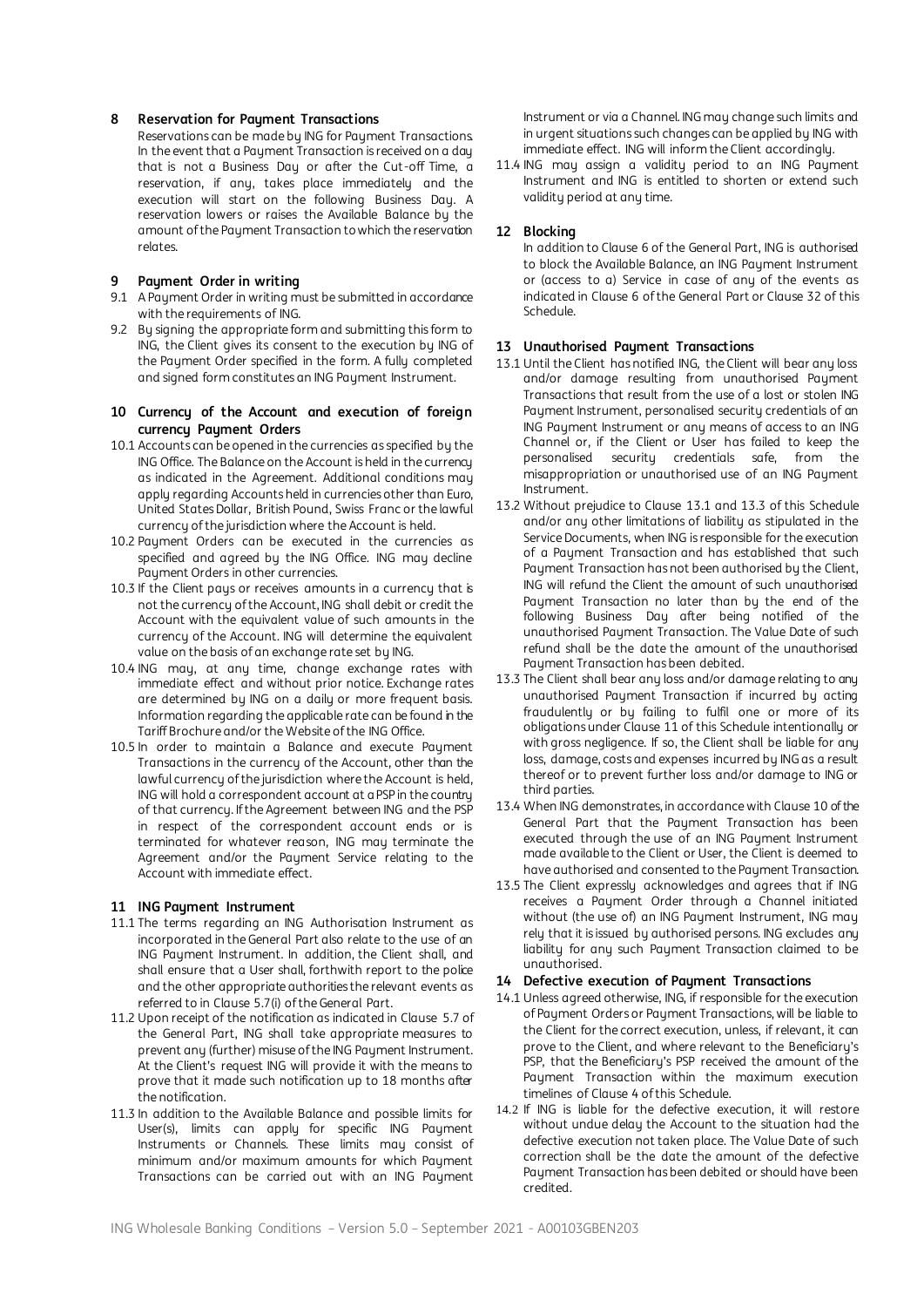14.3 Without prejudice to Claus[e 14.1](#page-13-4) an[d 14.2](#page-13-5) of this Schedule, the Client expressly acknowledges and agrees that if ING receives a Payment Order through a Channel initiated without (the use of) an ING Payment Instrument, ING has executed the Payment Order correctly if executed based on the information contained in the received Payment Order.

#### **15 Fraud or security threats notifications**

ING shall inform the Client in accordance with the procedure as indicated in the applicable Service Documents, in the event of suspected or actual fraud or security threats regarding a Payment Service or ING Payment Instrument used by the Client, unless such communication would compromise objectively justified security reasons or is restricted or prohibited by applicable laws or regulations.

#### **16 Interest**

- 16.1 ING will only credit interest to an Account that has been agreed by ING to be interest bearing.
- 16.2 Credit interest may be negative, in that case the Client shall pay either interest or a fee for maintaining any Credit Balance to ING on the interest payment dates as agreed upon in the Service Documents.
- 16.3 The Client is obliged to pay debit interest on a Debit Balance. If the relevant reference rate (e.g. Euribor or €STR) is below zero, such reference rate will be deemed zero.
- 16.4 The credit and debit interest rate shall be determined by ING. ING may, at any time change the interest rates (including, if the interest rate is based upon a reference rate, the margin applied by ING above or below such reference rate) with immediate effect and without prior notice. Changes in the reference rate upon which an interest rate is based (e.g. Euribor for €STR) can be made by ING upon two months' notice.

Notwithstanding the previous sentence, if a Nominating Body announces that such reference rate has been or will be discontinued, may no longer be used or that such reference rate is no longer representative of the underlying interest which it seeks to measure, ING may with immediate effect replace the applicable reference rate with an alternative as designated, nominated or recommended by a Nominating Body. In case no alternative reference rate is designated or recommended, ING may select an alternative at its discretion.

- 16.5 A Debit Balance exceeding an agreed credit limit (or if none, any Debit Balance) constitutes an unauthorised Debit Balance. An unauthorised Debit Balance is immediately due and payable without prior written notice being required and default debit interest rates apply and shall accrue until repayment of the unauthorised Debit Balance. The existence, even for a short period, of an unauthorised Debit Balance does not imply that the Client has any right to a credit limit.
- 16.6 Information regarding the applicable credit, debit and default interest rates, the interest periods and interest payment dates can be found in the applicable Service Documents, Tariff Brochure and/or the Website of the ING Office.

#### **17 Charging principles for Payment Transactions**

- 17.1 A distinction can be made between three types of charging principles with respect to the costs of the execution of Payment Transactions:
	- Shared Cost (SHA): the Client pays the costs of ING and the Beneficiary pays the other costs;
	- Our Cost (OUR): the Client, initiating the Payment Order, pays all costs involved;
	- Beneficiary Cost (BEN): the Beneficiary pays all costs involved.
- <span id="page-14-1"></span>17.2 When ING executes a Payment Transaction from the Account held with an ING Office in an EEA country to an account held with a PSP located in an EEA country, the transaction will be executed by ING based on SHA, even if the Client has opted for OUR or BEN.
- 17.3 Payment Transactions which do not fall under Claus[e 17.2](#page-14-1) of this Schedule shall be executed by ING in accordance with the choice for OUR, SHA or BEN as specified in the Payment Order. If no choice is made the Payment Transaction will be executed on the basis of SHA.
- 17.4 ING will charge the costs for incoming Payment Transactions to the Client in accordance with the instructions received with that transaction. ING has the right to deduct the amount of the costs from the transaction amount but shall specify these amounts separately.

# **18 SEPA Direct Debit Core, SEPA Direct Debit B2B and local Direct Debit**

- 18.1 The Client's Account can be debited based on (i) a SEPA Direct Debit Core or a SEPA Direct Debit B2B, provided the Account is held in euro, or (ii) if applicable, a local Direct Debit scheme, depending on the specifications in the Client's mandate to such Direct Debit.
- 18.2 The Client is deemed to have consented to a Direct Debit by issuing its Direct Debit mandate to the Beneficiary. Mandates can only be revoked with the Beneficiary and not with ING.
- <span id="page-14-4"></span>18.3 The Client must submit to the ING Office where its Account is held, in the manner as required by such ING Office, either a copy of the SEPA Direct Debit B2B mandate or information regarding such mandate. The Client must further submit specific instructions relating to that mandate and any revocations and amendments thereto. All such information must be submitted as soon as possible and at the latest the Business Day preceding the day the (next) Direct Debit under the mandate has been scheduled.

#### <span id="page-14-3"></span>**19 Refund of a Direct Debit**

- 19.1 ING will refund a Direct Debit at the Client's request submitted in accordance with Claus[e 19.3](#page-14-2) of this Schedule, irrespective of the underluing reason for such request. A SEPA Direct Debit B2B cannot be refunded at the Client's request.
- <span id="page-14-0"></span>19.2 ING has the right at its own initiative to reverse a Direct Debit, including a SEPA Direct Debit B2B.
- <span id="page-14-2"></span>19.3 The Client must, in the manner indicated by ING, file a request to refund a Direct Debit with the ING Office where its Account is held within 8 weeks from the date on which the funds were debited from the Account.
- 19.4 ING shall credit the total amount of the Direct Debit to the Account of the Client within a maximum of ten Business Days after the receipt of a timely and correctly submitted request to refund such Direct Debit.
- 19.5 In the event of a refund or reversal of a Direct Debit, no compensation shall be paid for expenses or interest that has been charged to the Client. Furthermore, no credit interest shall be paid over the amount of the refund or reversal.

#### **20 Unauthorised Direct Debit**

In the event that the period to request a refund of a Direct Debit as specified in Claus[e 19](#page-14-3) of this Schedule has expired and the Client claims that the Direct Debit was unauthorised, the procedure set out in Claus[e 30](#page-16-0) of this Schedule will apply. However, the Client cannot claim with ING that a SEPA Direct Debit B2B was unauthorised, if it has failed to inform the ING Office in accordance with Clause [18.3](#page-14-4) of this Schedule of specific instructions relating to the relevant mandate or any revocation or amendment thereof in a timely and correct manner.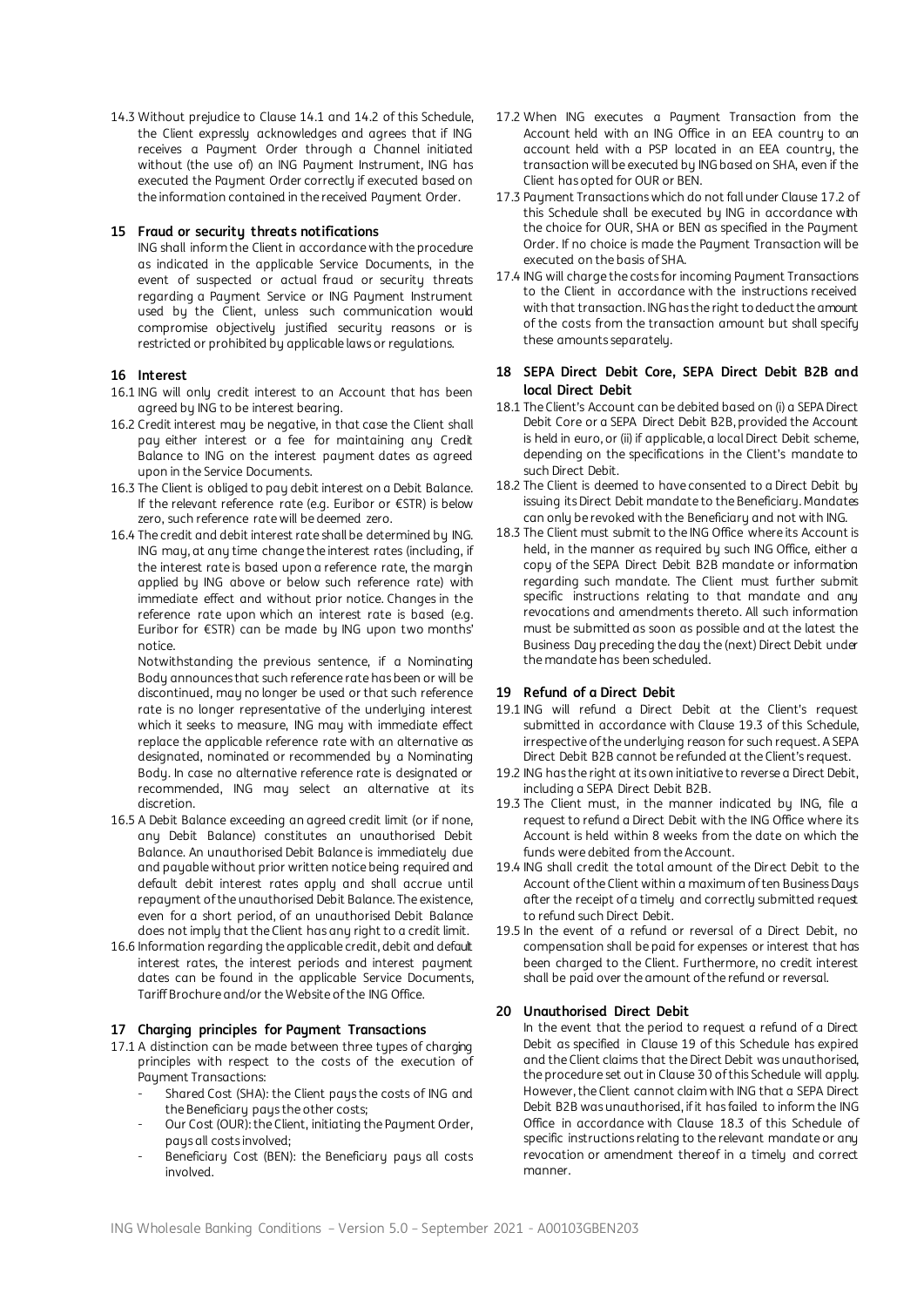#### **21 Direct Debit block by the Client**

- 21.1 If requested ING will apply to, or remove from the Account, a selective or general Direct Debit block. A selective block can be a blacklist block or a whitelist block. As a result of a blacklist block, any Direct Debit to the credit of a Unique Identifier, creditor identification number, mandate identification number or to the credit of accounts held with a PSP in a certain country will not be executed. As a result of a whitelist block, no Direct Debit will be executed, except for Direct Debits to the credit of those Beneficiary identification numbers (if applicable, in combination with specific mandate identification numbers) which the Client has expressly communicated to ING. As a result of a general block, no Direct Debit will be executed.
- 21.2 The Client must submit a request to apply or revoke a selective or general Direct Debit block in the manner as indicated by ING. A Direct Debit block shall come into effect no later than the following Business Day after receipt of such request provided it has been received before the Cut-off Time.

# **22 Direct Debit block by ING**

ING has the right at its reasonable discretion to apply a general or selective Direct Debit block to the Account. ING shall notify the Client as soon as possible stating the reasons for the block and, if necessary, which measures the Client should take to lift the block, unless such communication would compromise objectively justified security reasons or is restricted or prohibited by applicable laws or regulations.

#### <span id="page-15-2"></span>**23 Cheques**

- 23.1 If agreed, the ING Office will make Cheques available to the Client.
- 23.2 The Client is deemed to have consented to a Payment Transaction based on a Cheque by completing and signing the Cheque and providing it to the Beneficiary. The Client's Account will, subject to these Conditions and any limitations regarding the execution of Payment Orders and Payment Transactions, be debited based on such Cheque presented by or on behalf of the Beneficiary to ING for payment.
- <span id="page-15-1"></span>23.3 A completed and signed Cheque is an ING Payment Instrument. In addition to the provisions relating to ING Payment Instruments the following applies to the use of Cheques:
	- (i) the Client may only use Cheques issued or approved by ING;
	- (ii) the Client may not put a future date on a Cheque;
	- (iii) ING shall not be liable for any loss or damage incurred by the Client as a result of ING paying a Cheque before the date inserted on it or as a result of the counterfeiting, forgery or fraudulent use of Cheques;
	- (iv) the Client shall without undue delay notify the ING Office in accordance with Clause [5.7](#page-3-3) of the General Part on becoming aware of any loss, theft, misappropriation or unauthorised use of a Cheque;
	- (v) the Client may revoke or stop payment of a Cheque in accordance with and subject to any restrictions in applicable laws and regulations before it has been presented by or on behalf of the Beneficiary to ING for payment. ING may apply a fee for revoking or stopping a Cheque as specified in the Tariff Brochure; and
	- (vi) the Client must return to ING any unused Cheques upon termination of (the Payment Service relating to) the Account.

#### <span id="page-15-3"></span>**24 Cash deposits**

- <span id="page-15-0"></span>24.1 If the Service of cash deposits is available with the ING Office, the Client may if agreed during office hours on Business Days make cash deposits in the currency of the Account into the Account at the counter of the ING Office, if available, at a cash deposit machine on the premises of the ING Office, or in any other manner specified by the ING Office, provided the currency of the deposit is the lawful currency of the jurisdiction of the ING Office. The Client may make a deposit in another currency if so agreed by the ING Office.
- 24.2 When the Client deposits cash in accordance with Clause [24.1](#page-15-0) of this Schedule, the Client gives its consent to ING to execute the Payment Order by signing the relevant form, entering its Electronic Signature, ING Payment Instrument or via any other method as required by ING. The Client may not subsequently revoke the Payment Order.
- 24.3 ING may impose restrictions regarding the minimum and/or maximum amount in coins and number of banknotes that may be deposited at a cash deposit machine. If the Client wishes to deposit coins or banknotes at the counter of an ING Office or through other accepted means, additional requirements/restrictions may apply.
- 24.4 Cash that is deposited by the Client is counted and its authenticity may be verified. ING is obliged to confiscate counterfeit coins and banknotes and will not credit these to the Account nor will it provide any compensation for the confiscated coins and banknotes.
- 24.5 The Client will receive a receipt specifying the amount deposited. A transaction slip from a cash deposit machine is for information purposes only and the Client may not derive any rights therefrom. Notwithstanding Claus[e 29](#page-16-1) an[d 30](#page-16-0) of Schedule Payment Services, if the referenced amount is incorrect, the Client must report this immediately at the counter of the ING Office.
- 24.6 Cash deposits in the currency of the Account made on a Business Day will be credited to the Account at the latest the following Business Day, after which the amount is at the Client's disposal.

#### **25 Cash withdrawals**

- 25.1 If the Service of cash withdrawals in banknotes and/or coins is available with the ING Office, the Client may if agreed withdraw from the Account an amount in the currency of the Account during office hours on a Business Day at the counter provided the amount withdrawn is in the lawful currency of the jurisdiction of the ING Office. The Client may make a withdrawal in another currency if so agreed by the ING Office. Amounts withdrawn will be debited from the Account the same day.
- 25.2 When the Client withdraws cash in either banknotes or coins, the Client gives its consent to ING to execute the Payment Order by signing the relevant form and/or entering its Electronic Signature. The Client may not subsequently revoke the Payment Order.
- 25.3 In the event of withdrawals at the counter of an ING Office exceeding a specific amount, in certain banknote denominations or in a large amount of coins, ING may require that the Client notifies ING at least three Business Days in advance. ING may impose further restrictions regarding cash withdrawals.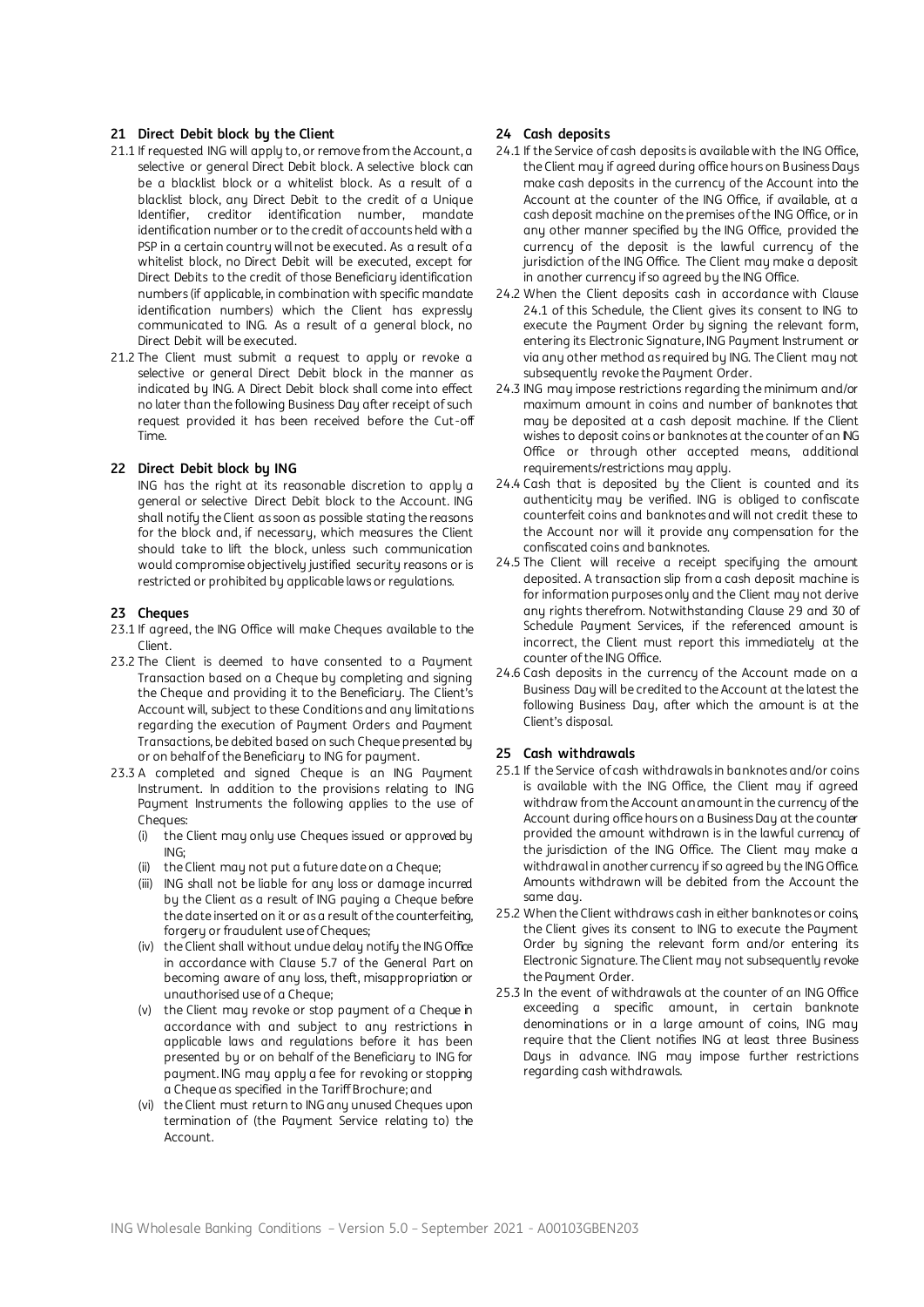- <span id="page-16-2"></span>**26 PSD2 account information and payment initiation services**
- 26.1 This Clause [26](#page-16-2) applies to AIS/PIS Services as introduced by PSD2.
- 26.2 The Client may give consent to an authorised third-party PSP to provide AIS/PIS Services regarding its Accounts held with ING. ING will enable the Client to access an ING Channel in which the Client can obtain an overview of the consents provided to such third party PSP's, revoke a consent and, subject to Clause [6](#page-12-2) Schedule Payment Services, revoke scheduled Payment Orders initiated via such third party PSP. The revocation of such consent with ING is without prejudice to any obligation of the Client towards such third party PSP.
- 26.3 If for AIS/PIS Services provided by a third-party PSP no ING Authorisation Instrument is used, the Client can only use such services if and to the extent there is an agreement between ING and such third-party PSP.
- 26.4 If agreed, ING shall provide AIS/PIS Services regarding Accounts held with another bank. Additional conditions may apply to such Services.

# <span id="page-16-3"></span>**27 Inter-bank account management**

- 27.1 This Clause [27](#page-16-3) applies to the use of an ING Channel to manage Accounts held with another bank and to the managing of ING Accounts with a channel provided by another bank. To be able to facilitate these Services it is a condition for ING that there is an agreement between ING and such other bank regarding such services.
- 27.2 If agreed, ING shall enable the Client to use an ING Channel to submit Payment Orders to and receive information regarding Accounts held with any ING Office or another bank. If ING provides such Services:
	- (i) ING shall forward Payment Orders to third-party banks and/or make available information from third-party banks provided that the Accountholder has authorised:
		- the Client to add the Accountholder's Account held with a third-party bank to the ING Channel, manage such Account, initiate and forward Payment Orders and/or receive information with respect to such Account; and
		- the third-party bank where the Account is held to execute Payment Orders forwarded by ING and send information regarding the Account to ING.
	- (ii) The Client herewith expressly acknowledges and agrees that ING may rely that all authorisations as specified in this Clause are in full force and effect until ING has received written notice to the contrary.
	- (iii) The Client authorises ING to forward a Payment Order by entering its Electronic Signature and/or other required means of authentication and submitting it or otherwise completing the initiating of the Payment Order.
	- (iv) Unless otherwise indicated in the Service Documents, ING shall forward a Payment Order to the third-party bank upon its receipt. In the event that the Payment Order is not received on a Business Day or is received after the relevant Cut-off Time, the Payment Order is deemed to have been received on the following Business Day.
	- (v) ING shall only be responsible for forwarding the Payment Order to the third-party bank. ING is not liable for conformity of the forwarded Payment Order with the format standards as specified by the third-party bank. The execution of forwarded Payment Orders shall be subject to the conditions of the third-party bank and NG is not responsible for the execution of those instructions or liable for the actions of such third-party bank.
	- (vi) A Payment Order (to be) forwarded by ING cannot be revoked with ING. Revocation of a Payment Order is only

possible directly with the third-party bank responsible for the execution of the Payment Order and subject to its conditions.

27.3 Without prejudice to the requirements and limitations regarding Payment Orders and Information Requests as indicated in these Conditions, if agreed the Client can initiate and submit Payment Orders or issue Information Requests regarding its Accounts held with ING through the Channel of third-party bank.

#### **28 Account information**

- 28.1 ING will inform the Client of the Payment Transactions, including costs, fees and the Balance on its Account, and, if the Client is so authorised, a third-party Account with ING with the frequency and in the manner as agreed. The Client can choose from the options that ING offers at the rates as specified in the Tariff Brochure. If agreed, ING will provide such information through an ING or third-party PSP Channel.
- 28.2 In addition to Clauses [14](#page-5-2) an[d 15](#page-5-1) of the General Part, upon receipt of a (series of) Information Request(s) ING shall disclose information regarding the Balance and the initiation and execution of Payment Transactions, and confirm whether the Available Balance is sufficient for an intended Payment Transaction, to a third-party PSP authorised to provide AIS/PIS Services or issuing card-based payment instruments.

#### <span id="page-16-1"></span>**29 Checking the information on Payment Transactions**

The Client is obliged to check the information regarding Payment Transactions regarding an Account held with ING that has been provided to it by or on behalf of ING promptly when provided. If made available through a Channel the Client is obliged to check the information regularly and at least once a week. The Client is obliged to verify whether Payment Transactions have been executed by ING correctly and whether it has authorised the Payment Transactions that have been debited from the Account held with ING.

# <span id="page-16-0"></span>**30 Contesting, approving and recall of Payment Transactions**

- 30.1 This Clause only applies to Payment Transactions regarding Accounts held with ING.
- 30.2 If the Client contests any of the information regarding Payment Transactions provided or made available to it by or on behalf of ING, or detects any incorrectly executed or unauthorised Payment Transaction, it must inform ING thereof without undue delay and no later than within a period of two months and take all reasonable measures to prevent any loss and/or damage. The period of two months starts on the Book Date or, if there is no Book Date, as from the date the relevant information has been provided or made available.
- <span id="page-16-4"></span>30.3 After the expiry of the period of two months referred to in Clause [30.2](#page-16-4) of this Schedule, the Client is deemed to have approved the data and information provided or made available by or on behalf of ING as well as the Payment Transactions regarding the Account.
- 30.4 After the Client has notified ING in accordance with Clause [30.2](#page-16-4) of this Schedule, ING will, at the Client's request make immediate efforts to trace the Payment Transaction and inform the Client of the outcome. Any reasonable costs incurred by ING relating thereto may be charged to the Client.
- 30.5 The Client may request ING to recall a Payment Transaction in euro that is processed on the basis of the SEPA Credit Transfer Rulebook as issued by European Payments Council within the timeframes and subject to the conditions specified on the Website. ING cannot guarantee any successful recall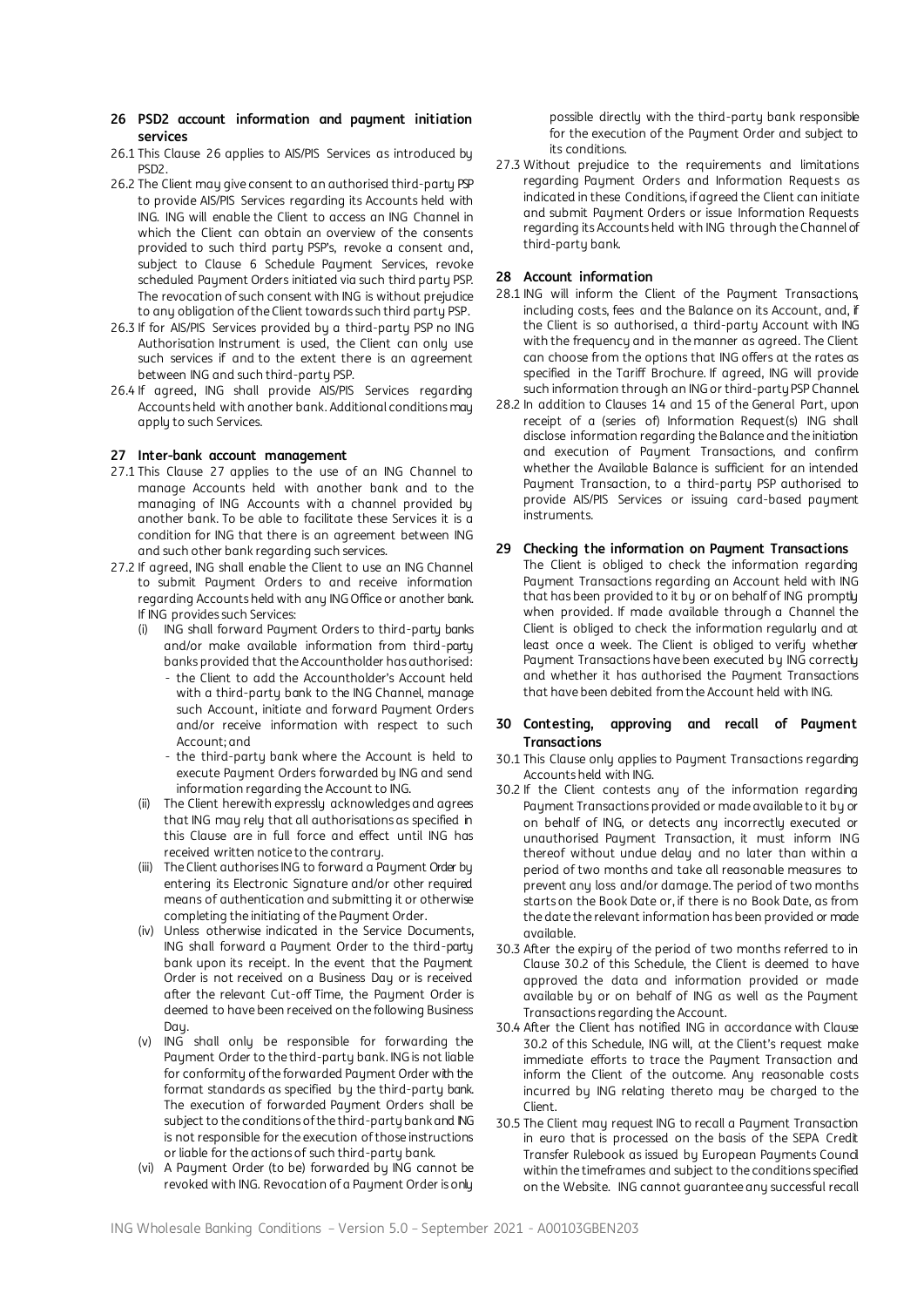of the funds, such recall is subject to the consent of the Beneficiary. In addition to the fee payable to ING for the recall, the PSP of the Beneficiary may deduct a fee before transferring a successfully recalled Payment Transaction.

#### **31 Liability**

- 31.1 In addition to the Clause [20.1](#page-7-3) of the General Part, direct losses and damages only comprise, and ING will only be liable for:
	- the costs of execution of the Payment Transaction;
	- the interest that is charged by ING or which the Client does not receive from ING as a result of the nonexecution, unauthorised or defective execution of the Payment Transaction; and/or
	- any exchange rate loss.

All other liability of ING arising out of, or in relation to, Payment Services and/or this Schedule is hereby excluded.

31.2 ING is not liable for unauthorised or defectively executed Payment Transactions if the Client has failed to inform ING thereof in accordance with Claus[e 30](#page-16-0) of this Schedule.

# <span id="page-17-0"></span>**32 Term and termination**

- 32.1 In addition to the termination grounds as indicated in Clause [26](#page-8-0) of the General Part, ING is authorised to terminate the Agreement or terminate or suspend any specific Service, without being required to pay damages or any form of compensation, in case of the event as indicated in Clause [10.5](#page-13-6) of this Schedule.
- 32.2 ING will upon termination of an Account transfer any Credit Balance to such Account as designated by the Client. ING will not be obliged to close the Account and/or repay any Credit Balance if for whatever reason the Account and/or (part of) the Available Balance has been blocked or the period for reject of Cheques credited to the Account has not expired.
- 32.3 ING is upon termination of the (Payment Service relating to the) Account entitled to convert any Balance into the lawful currency of the jurisdiction of the ING Office where the Account is held and book such Balance to another (new or existing) account with such ING Office. ING will determine the value on the basis of an exchange rate set by ING.
- 32.4 ING has the right to charge costs and fees as indicated in the Tariff Brochure for the termination of the Agreement or Paument Service.
- 32.5 ING has the right to close an Account and terminate the related Service without a notice period if during a period of 12 months no Payment Transaction has been executed on the Account.
- 32.6 As from the moment of closure of the Account ING shall not pay interest on any Credit Balance. Any Debit Balance is immediately due and payable and debit interest shall continue to accrue until actual payment of the Debit Balance.

# **33 Deposit protection**

Deposits of the Client might be protected to the extent and under the conditions set forth by the applicable deposit guarantee scheme. More information on the applicable deposits guarantee scheme can be obtained from ING or found at www.ingwb.com/en/service/privacy-and-cookiestatements/deposit-guarantee-scheme.

# **34 Definitions**

In addition to the defined terms in Claus[e 29](#page-8-1) of the General Part of the Wholesale Banking Conditions capitalised terms in this Schedule shall have the following meaning: **AIS/PIS Service**

A service to initiate a Payment Order and/or provide information with respect to an online Account held at another PSP.

# **Batch Payment Order**

A Payment Order containing multiple Payment Orders and solely for Schedule SEPA Direct Debit Collections a Payment Order containing multiple Payment Orders of the same type for credit of the same Account on the same Due Date.

# **Book Date**

The date upon which a Payment Transaction and the resulting change in the Balance is processed in the Account. **Cheque** 

A written and unconditional order from one party (the drawer) requiring another party (the drawee) to pay a specified amount to a certain person or to the bearer of the order.

# **Credit Balance**

The amount that the Client can claim from ING as a result of a positive Balance on the Account.

# **Cut-off Time**

The point in time on a Business Day prior to which a Payment Order, Instruction, Payment Transaction, revocation or blocking request or other instruction or communication must be received by the ING Office for the execution of such instruction to start on the same Business Day.

# **Direct Debit**

A Payment Transaction initiated by the Beneficiary on the basis of the Client's mandate given to the Beneficiary (and the Beneficiary's PSP and/or ING) to be debited from the Account and credited to an account of the Beneficiary.

# **EEA**

The countries that form the European Economic Area from time to time. At the date of publishing these Conditions the EEA consists of the countries of the European Union, Iceland, Liechtenstein and Norway.

#### **Nominating Body**

The administrator of a reference rate or a central bank, supervisory or other regulatory authority or any applicable working group or committee sponsored or chaired by, or constituted at the request of, any of them or the Financial Stability Board, responsible for determining or supervising such rate.

# **SEPA Direct Debit B2B**

A Direct Debit in euros (to be) processed based on the SEPA B2B Direct Debit Rulebook as issued by the European Pauments Council

# **SEPA Direct Debit Core**

A Direct Debit in euros (to be) processed based on the SEPA Core Direct Debit Rulebook as issued by the European Pauments Council.

# **Unique Identifier**

The combination of letters, numbers and/or symbols which must be provided in a Payment Order or Payment Transaction to unambiguously identify the account of a person to enable a PSP to execute the requested Payment Transaction. Depending on the Payment Service used the Unique Identifier consists, to the exclusion of any other element, of (i) the national account number or (ii) the International Bank Account Number (IBAN), in either case together with the Bank Identifier Code (BIC), to the extent required.

# **Value Date**

The date as from which a Payment Transaction is taken into account for the calculation of interest (if applicable).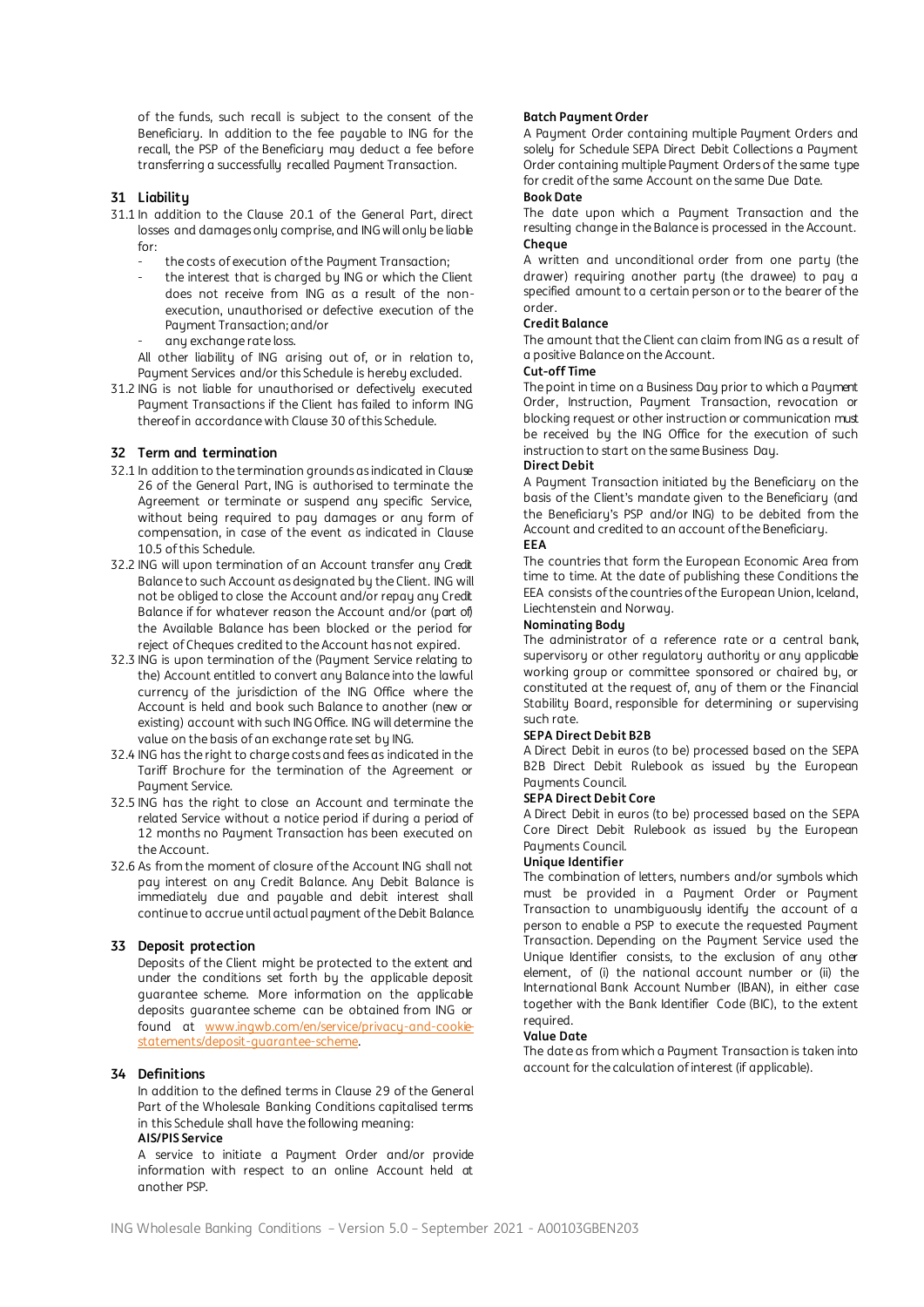# **Schedule SEPA Direct Debit Collections**

# **1. Scope**

- 1.1. If agreed, the ING Office will provide the Service "SEPA Direct Debit Collections".
- 1.2. SEPA Direct Debit Collections is a Service by which the Client can initiate Payment Orders to collect funds with its Debtors on the basis of a Mandate for a SEPA Direct Debit Core or SEPA Direct Debit B2B provided by such Debtors. More information regarding SEPA Direct Debits and the requirements of ING can be found on www.ingwb.com/en/payments-andcollections/sepa-direct-debit.
- 1.3. This Schedule is part of the Wholesale Banking Conditions. The conditions in the General Part of the Wholesale Banking Conditions, the Schedule Paument Services and this Schedule apply to the Service "SEPA Direct Debit Collections".
- 1.4. Any reference in this Schedule to "Agreement" is a reference to the Agreement regarding SEPA Direct Debit Collections.

# **2. Requirements for the Client**

- 2.1. The Client shall comply with the requirements and procedures set by ING and with the rules of the most recent version of the relevant SEPA Direct Debit Rulebook. ING may amend its requirements and procedures at any time. ING shall give the Client prior notice thereof and specify within what period the Client must comply with the amended requirements or procedures.
- 2.2. To be able to initiate SDD collections, the Client must have a valid and correct Creditor Identifier. Information how a Creditor Identifier can be obtained is available at ING.
- 2.3. The Client shall provide the Debtor with all relevant information about the SDD, including its Creditor Identifier and the unique Mandate reference, before submitting the first Payment Order relating to a Mandate. Furthermore, at least 14 calendar days prior to the Due Date of each SDD the Client shall give the Debtor notice of that Due Date and the amount of such SDD, unless another timeline is agreed between the Client and the Debtor.
- 2.4. ING is not a party to the underlying agreement between the Client and the Debtor. Any dispute between the Client and the Debtor concerning that agreement, the Mandate and related payments, including any Refusal, Refund or Reject must be settled directly between the Client and the Debtor, without any involvement of ING.
- 2.5. The Client undertakes to limit the number of Refunds and Returns on an annual basis to a maximum of 2% each of the total number of Payment Orders.

# **3. Mandates**

- 3.1. To initiate an SDD collection from the account of a specific Debtor, the Client must have a valid and duly signed Mandate from that Debtor. A Mandate must comply with ING's requirements, the rules of the relevant SEPA Direct Debit Rulebook and applicable laws and regulations. The Client shall be liable for the consequences of an invalid or incorrect Mandate.
- <span id="page-18-0"></span>3.2. The Client shall archive the original Mandate, any amendment thereto and, where applicable, information regarding its cancellation or expiry for the longer of the minimum retention period as required by applicable law and a period of 14 months after cancellation of the Mandate. Upon ING's or the Debtor PSP's request, the Client shall supply the original Mandate, a copy thereof and/or any other relevant information regarding an SDD collection within 7 Business Days. The obligations of this Claus[e 3.2](#page-18-0) shall survive any termination of the Agreement.
- 3.3. If the Debtor revokes the Mandate, the Client shall immediately cease to submit Payment Orders and revoke any outstanding Payment Orders relating to such Mandate.
- 3.4. If the Client receives a request from or on behalf of the Debtor to debit future SDDs from another account held in the Debtor's name, it shall exclusively submit Payment Orders for debiting the Debtor's account specified in such request. The Client shall archive such request together with and as part of the Mandate in accordance with Claus[e 3.2](#page-18-0) of this Schedule.

#### **4. Submitting Payment Orders**

- <span id="page-18-1"></span>4.1. An SDD can be a one-off collection or a collection in a series of recurring collections from the account of the same Debtor under the same Mandate. The timelines for submitting Payment Orders for a SEPA Direct Debit Core or SEPA Direct Debit B2B can be found on www.ingwb.com/en/paymentsand-collections/sepa-direct-debit. For Batch Payment Orders deviating periods and specific Cut-off Times may apply.
- <span id="page-18-3"></span>4.2. ING will forward the Payment Order to the Debtor PSP in accordance with the relevant SEPA Direct Debit Rulebook. In the event that a Payment Order is received after the applicable Cut-off Time on the relevant Business Day in accordance with Claus[e 4.1](#page-18-1) of this Schedule, ING may adjust the Due Date of such Payment Order in order to bring it in line with the timelines applicable to SDD under the relevant SEPA Direct Debit Rulebook. If the Due Date specified in the Payment Order is not a Business Day, ING may reschedule the Due Date to the next Business Day.
- <span id="page-18-2"></span>4.3. Without ING's prior written consent, the Client may not:
	- submit Payment Orders that exceed the maximum amount for each Payment Order as specified in the Agreement;
	- submit Batch Payment Orders with (i) an aggregate amount exceeding the maximum amount for each Batch Paument Order as specified in the Agreement, or (ii) a higher number of Payment Orders than the maximum number of instructions for each Batch Payment Order as specified in the Agreement; or
	- submit (Batch) Payment Orders during a period with an aggregate amount exceeding the maximum amount specified in the Agreement for that period.
- 4.4. The Client shall supply with each Payment Order its Creditor Identifier, its Unique Identifier, the Debtor's Unique Identifier, Mandate related information and any other required information as specified by ING, and shall submit such Instruction in accordance with (i) the parameters agreed in the Agreement, (ii) the applicable format requirements and (iii) the other procedures and requirements set by ING.

# **5. Execution of Payment Orders**

- <span id="page-18-4"></span>5.1. The execution of a Payment Order results in the crediting of the Client's Account and the debiting of the Debtor's account on the Due Date. However, the execution of a Payment Order may be prevented by a Reject or a Refusal. For the avoidance of doubt, ING may also refuse or suspend the execution or forwarding of a Payment Order in accordance with Claus[e 7](#page-12-1) of the Schedule Payment Services.
- <span id="page-18-5"></span>5.2. ING will Reject a Payment Order if:
	- no amount has been credited to the Client's Account under the Mandate to which such Payment Order relates during a continuous period of 36 consecutive months;
	- ING has received the Payment Order more than (i) 5 Business Days after the Due Date specified in the Payment Order if it concerns a SEPA Direct Debit Core or (ii) 2 Business Days after the Due Date specified in the Payment Order if it concerns a SEPA Direct Debit B2B;
	- the Client fails to comply with Claus[e 4.3](#page-18-2) of this Schedule;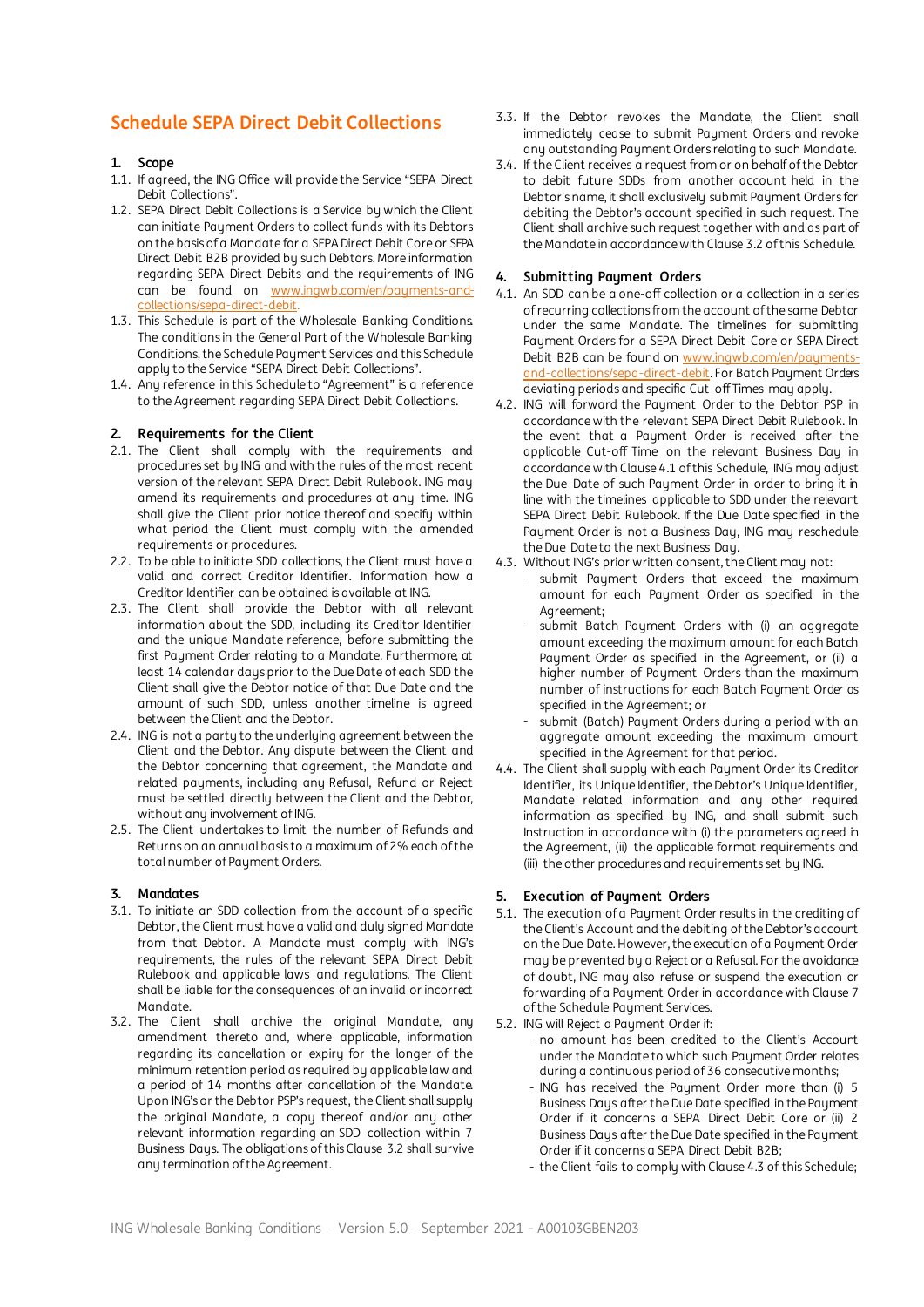- the Payment Order has been submitted to ING more than 6 months prior to the Due Date specified in such Payment Order; or
- the Debtor PSP is not reachable for SEPA Direct Debit B2B.
- 5.3. The crediting of the Client's Account as a result of an executed SDD is subject to the condition that the period of 14 months referred to in Clause [6.1](#page-19-0) of this Schedule expires without ING refunding any amount under these Conditions.

# <span id="page-19-2"></span>**6. Refunds**

- <span id="page-19-0"></span>6.1. The Debtor is entitled to request via the Debtor PSP a Refund of an executed SEPA Direct Debit Core at the latest 8 weeks after the date on which it was debited from the Debtor's account. ING will accept such request, irrespective of its underlying reason, and refund to the Debtor PSP the amount of the relevant SEPA Direct Debit Core plus an amount to compensate the Debtor PSP for the related interest loss, if the request is received within such period. This refund by ING may take place until 62 calendar days after the execution date of the SEPA Direct Debit Core. The Client is obliged to reimburse ING for the total amount refunded by ING under this Clause to the Debtor PSP and pay for any interest paid or foregone by ING as a result of the crediting of the relevant SDD. To that end, ING is entitled to debit the Client's Account immediately for such amounts, whether or not with a Value Date equal to the date of the crediting of the relevant SDD. This Claus[e 6.1](#page-19-0) does not apply to a SEPA Direct Debit B2B.
- <span id="page-19-1"></span>6.2. The Debtor is entitled to request via the Debtor PSP a Refund of an executed SEPA Direct Debit Core at the latest 13 months after the date on which it was debited from the Debtor's account, based on the claim that such SEPA Direct Debit Core was not authorised by the Debtor. If the Debtor PSP concludes, whether on the basis of the information provided by the Client in accordance with Claus[e 4.2](#page-18-3) of this Schedule or otherwise, that the SEPA Direct Debit Core was executed without the Debtor's authorisation, ING will accept such request and refund to the Debtor PSP the amount of the relevant SEPA Direct Debit Core plus an amount to compensate the Debtor PSP for the related interest loss. This refund by ING may take place until 14 months after the execution date of the unauthorised SEPA Direct Debit Core. The Client is obliged to reimburse ING for the total amount refunded by ING under this Clause to the Debtor PSP and pay any interest paid or foregone by ING as a result of the crediting of the relevant SDD. To that end, ING is entitled to debit the Client's Account immediately for such amounts. This claus[e 6.2](#page-19-1) does not apply to a SEPA Direct Debit B2B.
- 6.3. The Client acknowledges and agrees that under the SEPA Core Direct Debit Rulebook any decision by the Debtor PSP with respect to a Debtor's request as referred to in Clause [6.2](#page-19-1) of this Schedule is final. The Client agrees that ING is not responsible or liable for any such decision.

# <span id="page-19-3"></span>**7. Returns**

The Debtor PSP is entitled to initiate a Return of an executed SDD in accordance with the relevant SEPA Direct Debit Rulebook. For a SEPA Direct Debit Core the Return may be initiated at the latest 5 Business Days after the execution date of the SDD. For a SEPA Direct Debit B2B this period is 3 Business Days. ING will accept such Return, irrespective of its underlying reason, and refund to the Debtor PSP the amount of the relevant SDD.

This refund by ING may take place until 9 calendar days after the execution date of the relevant SDD if the Return concerns a SEPA Direct Debit Core, or until 6 calendar days after the execution date of the relevant SDD if the Return concerns a SEPA Direct Debit B2B. The Client is obliged to reimburse ING for the amount refunded by ING under this Clause to the

Debtor PSP and pay any interest paid or foregone by ING to the Client as a result of the crediting of the relevant SDD. To that end, ING is entitled to debit the Client's Account immediately for such amounts.

# **8. Liability**

- 8.1. ING will not be liable for any loss and/or damage resulting from:
	- the Client submitting the same (Batch) Payment Order more than once and the forwarding thereof by ING to the Debtor PSP; or
	- a Reject or Refusal in accordance with Claus[e 5.1](#page-18-4) o[r 5.2](#page-18-5) of this Schedule.
- 8.2. ING will not be liable for the consequences of the execution of a Payment Order and any loss and/or damage arising therefrom, if the Unique Identifier provided by the Client does not belong to the Debtor as intended by the Client.

#### **9. Termination**

- 9.1. In addition to Claus[e 32](#page-17-0) of Schedule Paument Services ING is entitled to terminate the Agreement with immediate effect if the relevant Account Agreement is terminated, without being required to pay damages or any form of compensation.
- 9.2. The obligations with regard to Payment Orders submitted before the termination of the Agreement will remain in full force and effect. Any claim based on Clause [6](#page-19-2) or [7](#page-19-3) of this Schedule that may rise after this Agreement has been terminated will immediately become due and payable.

#### **10. Definitions**

In addition to the defined terms in Claus[e 29](#page-8-1) of the General Part of the Wholesale Banking Conditions or in any other Schedule capitalised terms in this Schedule shall have the following meaning:

#### **Creditor Identifier**

The identification number allocated to the Client.

#### **Debtor**

The person authorising its account to be debited based on an SDD. For a SEPA Direct Debit B2B a Debtor can only be a legal entity or a person (a non-consumer) acting in its profession or business.

#### **Debtor PSP**

The PSP with which the Debtor is holding the account specified in the Mandate.

#### **Due Date**

The execution date of an SDD as requested by the Client in the Payment Order or as amended in accordance with Clause [4.2](#page-18-3) of this Schedule.

#### **Mandate**

The authorisation given by the Debtor to the Client and (directly or indirectly via the Client) to the Debtor PSP to initiate an SDD for debiting the Debtor's account and to allow the Debtor PSP to comply with such instructions.

# **Refund**

A refund of an SDD at the Debtor's request in accordance with Claus[e 6](#page-19-2) of Schedule SEPA Direct Debit Collections.

# **Refusal**

A refusal of an SDD by the Debtor before its execution, resulting in a Reject by the Debtor PSP.

# **Reject**

A rejection of an SDD by ING, the clearing and settlement mechanism or the Debtor PSP before its execution.

# **Return**

A return of an SDD after its execution at the Debtor PSPs initiative.

# **SDD**

A SEPA Direct Debit Core and/or SEPA Direct Debit B2B.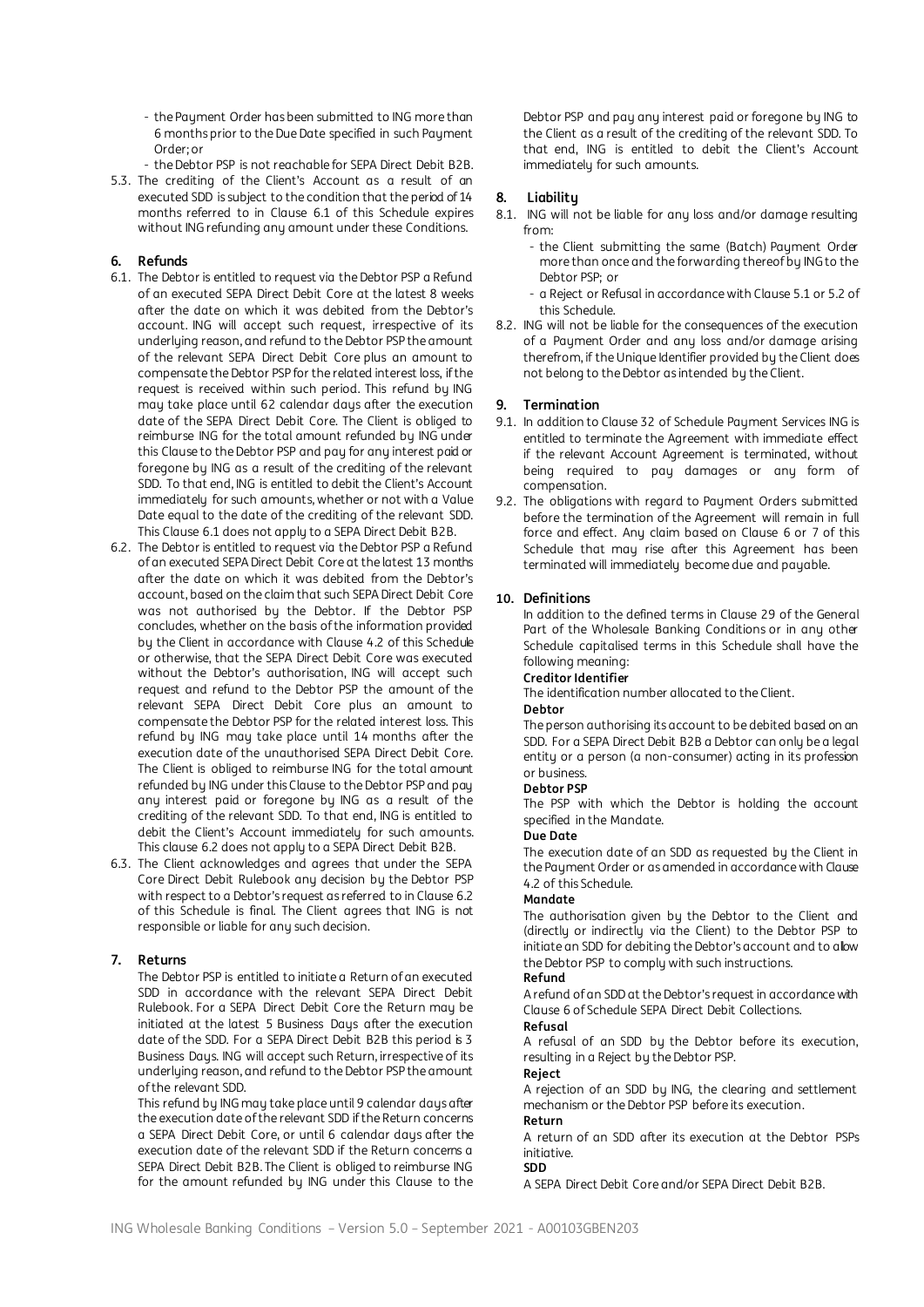# **Schedule Country Specifics Luxembourg**

This Schedule is part of the Wholesale Banking Conditions. The conditions in the Wholesale Banking Conditions and the following additional provisions shall apply to Services provided by ING Luxembourg SA in/from Luxembourg. Any reference to ING or ING Office in this Schedule shall be construed as a reference to ING Luxembourg SA, unless the context requires otherwise.

**General Part**

#### **1. General obligations and undertakings**

Claus[e 3](#page-2-0) of the General Part is supplemented by the following paragraphs:

#### **Client status and compliance with related tax and regulatory obligations**

- (i) The Client is obliged to ask ING proactively for all the documents it requires in order to fulfil all its tax obligations.
- (ii) The Client represents that it is informed that if it does not comply with claus[e 3.5](#page-2-1) of the General Part (under the sovereign assessment of ING) and/or is not tax compliant, ING may rightfully report the relations to authorities, withhold such applicable tax, suspend any operation or Service concerned and even sell, if applicable, all securities or other assets concerned by these tax or regulatory obligations, with no other notice or prior notice and without the Client being able to claim any compensation.
- (iii) The Client undertakes vis-à-vis ING to comply with its tax obligations towards the authorities in the country/countries in which it is obliged to pay tax relating to the assets deposited and/or held with ING and/or managed by the latter. In the event that the Client is not the ultimate beneficial owner of these assets, it undertakes to inform the latter of this obligation and will ensure that this person respects the same undertaking.

# **2. Electronic agreements, communication and signature**

In addition to Clause [4](#page-2-2) of the General Part, for signing of any Agreement (including any amendments thereto) agreed upon by electronic means, ING informs the Client that the electronic signature platform used is Adobe Sign. This platform is hosted in the European Union (elsewhere than Luxembourg) and Client's data used during the electronic signature process, such as name and first name, email address, phone number, will therefore be transferred and stored for a certain period on this platform. By accepting the signing process via Adobe Sign, the Client expressly acknowledges and accepts the applicable terms and conditions for usage of Adobe Sign platform.

Whatever the electronic signature platform used for the electronic signing process (Adobe Sign for ING Luxembourg or any other Client's own electronic signature platform), the Client may only use a qualified Electronic Signature (issued in accordance with requirements of eIDAS Regulation (Regulation (EU) No 910/2014)), unless expressly agreed otherwise in writing by ING.

# **3. Fees and expenses**

Claus[e 9](#page-4-2) of the General Part is supplemented by the following paragraph:

The Client authorises ING to proceed with all payments required by Luxembourg or foreign authorities by way of attachment (including third-party summons from the tax

and/or social authorities) or any other document producing similar legal effects and to debit its Account(s) as a consequence up to the Available Balance, even if the Client's Account(s) are subject to a pledge or similar surety in favour of a third party.

# **4. Evidence of Instructions**

Clause [10](#page-4-1) of the General Part is supplemented by the following paragraphs:

- (i) If necessary and by way or derogation from article 1341 of the Luxembourg civil code, ING shall be allowed to provide evidence of Instructions by any legal means, notably by giving testimony.
- (ii) ING is entitled to carry out electronic archiving and cannot be blamed for not retaining the originals.

# **5. Power of attorney**

Clause [11.4](#page-4-3) of the General Part is replaced by the following: Each power of attorney shall be considered as valid until they are revoked by written notification to ING or any other procedure agreed with ING. Until ING receives such notification any power of attorney shall, irrespective of any registration with any public record of the details and/or any changes to it, remain in full force and effect. However, ING shall only be held liable after the end of the fifth Business Day following receipt of the power of attorney, the revocation document or an amendment of a power of attorney regarding any User. Such revocation or amendment does not have any consequences for nor shall affect (the validity of) any (i) Instruction with a scheduled execution date after the revocation or amendment, or (ii) power of attorney granted by a User prior to such revocation or amendment.

Any power of attorney shall cease to have effect with regard to ING, following the occurrence of one of the causes stipulated in article 2003 of the Luxembourg civil code or any similar circumstances for a legal entity (including, without limitation, death, unless agreed otherwise, interdiction, entry into liquidation, dissolution, bankruptcy of the Accountholder or the User), on the fifth Business Day after ING shall have been informed thereof, although it shall not be required to gather such information itself.

# **6. Communication**

- <span id="page-20-0"></span>6.1. Clause [12](#page-5-3) of the General Part is supplemented by the following paragraphs:
	- (i) Correspondence by email By providing (any of) its email address(es) to ING, the Client agrees that ING may communicate with the Client, via email which shall include the exchange of confidential information according to this paragraph and paragraph (ii) below including personal data and/or information relating to its Accounts, other assets held with ING and/or or transaction reporting. If the Client has joint Account(s) it also authorises ING to disclose such information via e-mail to the joint Accountholder.
	- (ii) Acceptance of communication by electronic means If agreed by ING, the Client may send Instructions via fax, telephone, telex or as an attachment to email. The Client shall indemnify ING in full against any loss, damages, cost or expense incurred by ING and arising from the execution of such Instructions or the use of such means of communication. The transmission of Instructions by simple email is however expressly prohibited.

However, ING reserves the right, without being under any obligation, to agree to execute such Instructions in exceptional cases, with the Client being fully aware of the risks, in particular those set out in this Claus[e 6.1.](#page-20-0)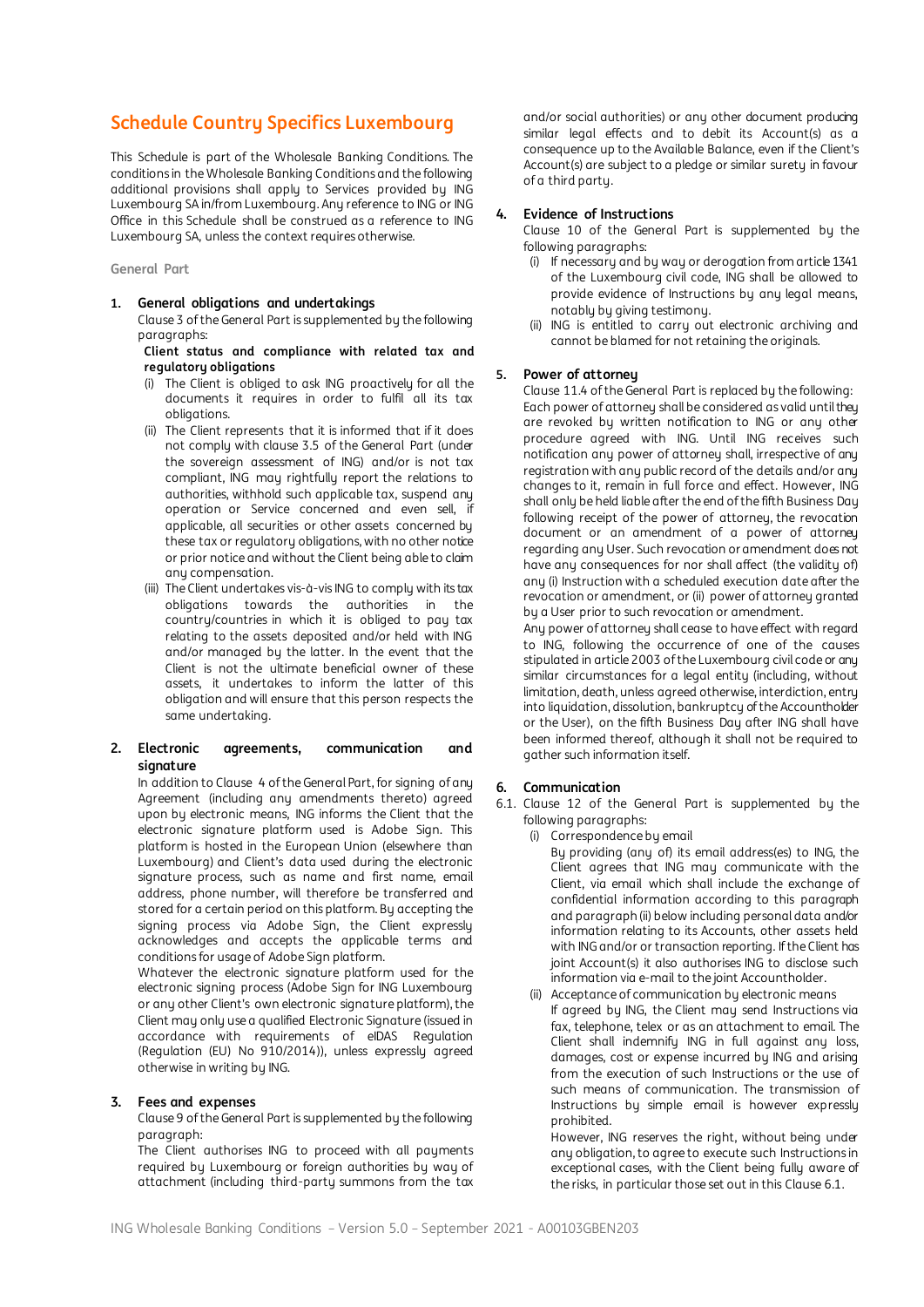If necessary and by way of derogation from article 1341 of the Luxembourg civil code, ING shall be allowed to provide evidence of such Instructions by any legal means, notably by giving testimony.

ING is authorised to refuse to execute any such Instructions if it has any suspicion of any unauthorised or fraudulent Instruction

- (iii) The Client acknowledges that it is aware of the nonsecure nature of the means of communication specified in this Clause [6.1](#page-20-0) and that Clause [12.2](#page-5-4) of the General Part applies accordingly.
- 6.2. The last sentence of Clause [12.3](#page-5-5) of the General Part is amended so that it reads:

The Client shall notify ING and any joint accountholder(s) in advance of amended contact details by not less than five Business Days (including, for the avoidance of doubt, any change of its email address(es) or those of its legal representative(s), proxy(ies) holder(s) and service provider(s) previously communicated to ING).

# **7. Data protection and bank secrecy**

- 7.1. In deviation from Clause [14](#page-5-2) of the General Part, the Client expressly accepts that, when transmitting information regarding Agreements, Instructions and Services, ING will be considered in all circumstances as having been authorized by the Client to transmit said information to, as the case may be, ING, ING Offices, a third party PSP or any other involved third party, in the name of and on behalf of the Client and discharges ING from its duty of banking confidentiality in that scope. This discharge shall continue notwithstanding any termination of any Agreement or cessation of any Service.
- 7.2. A Client opening one or several Account(s) with ING expressly accepts that the opening form and the information contained herein (i) will be transferred to a central storage unit for the purpose of storing such form and such information and dispatching it to any ING affiliate or ING Office with which the Client has opened or will open an account for the purpose of opening and maintaining such Account; and (ii) will be stored for at least so long as any ING affiliate or ING Office is under a legal obligation to keep such opening form and/or such information.
- 7.3. In instructing ING to execute a domestic or international payment, the Client authorises ING, its correspondent banks and any other organisation involved in the transmission or execution of the Payment Order to process all the data required for the correct execution of the Payment Order and/or required by the legislation/regulations in force. Such processing may, notably, be carried out from centres located in other European countries and/or in the United States in accordance with local legislation. Consequently, notably the US authorities may have access to data processed and/or stored in these operational centres as part of their monitoring of terrorist activities.

# **8. Outsourcing**

- 8.1. ING is bound by professional secrecy rules and may not communicate data concerning, and information relating to the business relationships with the Client (for this Clause 7 further "**Information"**) to any third-party, except when disclosure of the Information is made in compliance with, or required under, applicable law, or upon instruction or with the consent of the Client.
- 8.2. In addition to Claus[e 23.1](#page-7-0) of the General Part, ING is expressly allowed to (partly) outsource to third parties in Luxembourg or abroad or to any other ING Offices globally (for this Clause 7 further "**Service Providers"**), certain of its activities, such as mentioned within the summary table "Third parties and/or ING Group common infrastructure" available on the website

[www.ing.lu](http://www.ing.lu/) or on demand.

- 8.3. The Service Providers appointed by ING may be regulated or non-regulated entities and are either by law subject to or contractually bound by ING to a (professional) secrecy obligation. The Client hereby acknowledges and accepts that the Service Providers might not be subject to the Luxembourg professional secrecy rules and that the professional secrecy that would be applicable to them may be less stringent than the Luxembourg bank secrecy legislation. In certain circumstances and despite their confidentiality undertakings, they may be legally bound to provide the Information to third-parties or authorities.
- 8.4. In that context, the Client confirms accepting to bear all consequences resulting from the transfer and/or disclosure of Information to the Service Providers and accepts that ING may not be held liable for any loss, damages or costs caused or incurred directly or indirectly from the transfer or disclosure of Information to the Service Providers.
- 8.5. The Information will be transferred and/or be available to the Service Providers for as long as the Client maintains a relationship with ING. A refusal by the Client of such transfer of Information, which must be made in writing, shall be deemed to constitute a termination notice with respect to the relationship with immediate effect without prejudice to the right for ING to keep with the Service Provider the data so transferred before revocation for the purposes mentioned above during the retention periods imposed by ING policies and/or by applicable laws.

#### **9. Security Interest and set-off**

9.1. The Security Interest granted by the Client towards ING pursuant to Clause [19](#page-6-2) of the General Part is a pledge in accordance with Luxembourg law, including, without limitation, the law of 5 August 2005 on financial collateral arrangements.

In the case of pledged assets, ING may, under the terms of the law of 5 August 2005 on financial collateral arrangements set-off, to the corresponding amount, the obligations of the Client towards it and those of ING towards the Client, without prejudice to the account indivisibility agreement and/or setting off stipulated in these Conditions. For this purpose, ING is authorised to carry out exchange transactions or to settle in advance any transactions maturing in the future.

The Client expressly agrees that as long as ING accepts an express written waiver of the present general pledge in the context of the pledge by the Client of all or part of its assets deposited with ING in favour of a third party, this waiver remains under reserve of:

- Acceptance in writing of said pledge by ING;
- Creation of a new first ranking pledge in favour of ING identical to the present general pledge, which shall take effect at the earlier of the following two dates: the date on which the third party beneficiary of the pledge notifies ING that the agreement governing it (i) has ended or (ii) has been discharged. As need be, the Client hereby irrevocably and unconditionally accepts the automatic creation of this new pledge in such a case.
- 9.2. In addition to clause [19.5](#page-6-3) of the General Part, all the transactions that the Client carries out with an ING Office are interconnected. All the Accounts opened and held by the Client regardless the type of account and the applicable conditions, shall constitute in a legal sense sub-accounts of a single and indivisible account. ING may merge the relevant Accounts or effect transfers from one Account to another as it sees fit. The balance of the single Account is secured by all the collateral pledged as security and personal guarantees linked to any of the various sub-accounts.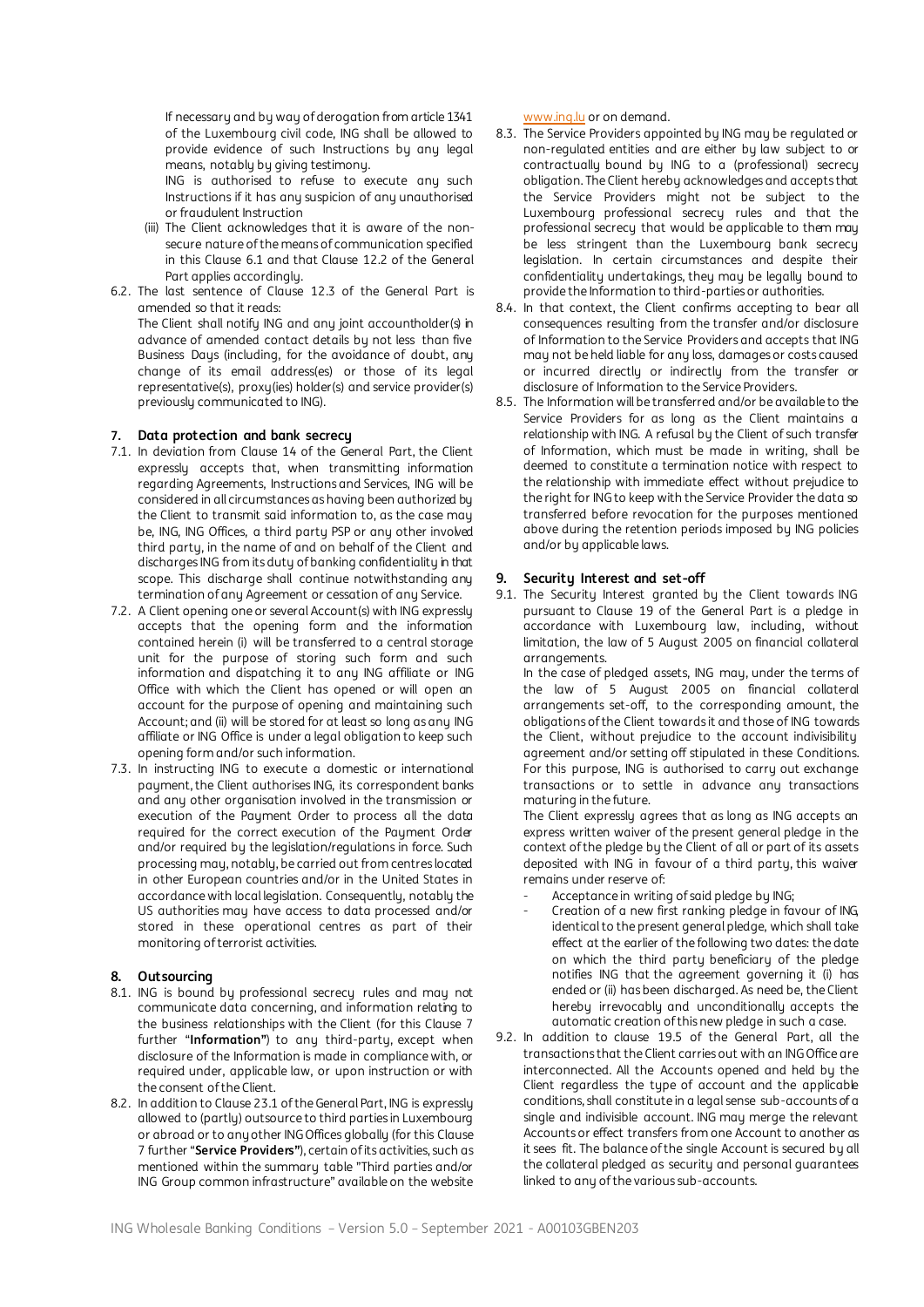If some sub-accounts are held in foreign currencies, they shall be converted into Euro at the exchange rate in force on the account settlement or transfer date. Furthermore ING, in the case where an asset expressed in a currency other than that in which the debit balance of another Account is denominated no longer offers a sufficient margin, reserves the right of immediate conversion. ING alone shall judge if such cover is sufficient.

9.3. Unless otherwise agreed, the Client waives the right to invoke Article 1253 of the Luxembourg civil code and agrees that ING may, at its own discretion, apply any sums received from the Client to the debt or proportion of the debt it is intended to reduce.

#### 10. **Term and termination**

- 10.1.The last sentence of Clause [26.1](#page-8-2) of the General Part is amended as follows: ING may at any time and without notice terminate its relationship and/or any Accounts without being required to justify its reasons to the Client, subject to the specific provisions governing credit. The Client shall be notified thereof in writing (postal or electronic) by ING.
- 10.2.Where the Client gives no instruction as to the transfer of the assets held following termination of the relationship, ING reserves the right to transfer its assets to the *Caisse de Consignation* (Official Deposit holder) in Luxembourg.

**Schedule Payment Services**

#### **11. Cheques**

- 11.1.In addition to Clause [23.3\(v\)](#page-15-1) of the Schedule Payment Services, if the Client stops a Cheque, ING reserves the right to decide whether or not it shall take account of such instruction and, in the first case, to block, on the Client's Account, an amount equivalent to the amount of the Cheque until receipt of either of an amicable agreement signed by the Beneficiary of the Cheque and by the Client, or until the case has been settled by a judgement having force of *res judicata* on the rights of the Client and/or the Beneficiary of the Cheque.
- 11.2.Claus[e 23](#page-15-2) of the Schedule Payment Services is supplemented by the following paragraphs:
	- (i) Cheques payable to the Client may be credited directly upon receipt to the Account subject to clearance.
	- (ii) ING is entitled to terminate the Client's right to use Cheques with immediate effect without being required to justify such decision. In such case, the Client must immediately return to ING any unused Cheques. If this coincides with ING terminating the relationship with the Client, any Credit Balance shall be made available to the Client only after the unused blank Cheques have been returned and/or after a period of 60 calendar days.

#### **12. Cash deposits**

Claus[e 24](#page-15-3) of the Schedule Payment Services is supplemented by the following paragraph: The Book Date of a deposit made via a third party acting on behalf of ING will be the date of collection of the deposits by such third party.

#### **13. Alerting service**

If agreed ING shall provide an email alert Service in case of any activity on its Account and/or when the Balance reaches an agreed limit. These alerts are provided on an information basis only. The Client can only derive rights from account statements. This information is also provided without any commitment or responsibility on the part of ING on the basis of elements that the Client will have configured itself in the secure space.

If the Client's email address so designated for this Service is no longer active, the Client shall not be informed of the failure to deliver the email, and ING shall not be liable for the alert Service not functioning and any harm that may arise. Both the Client and ING may terminate the alerting Service at any time.